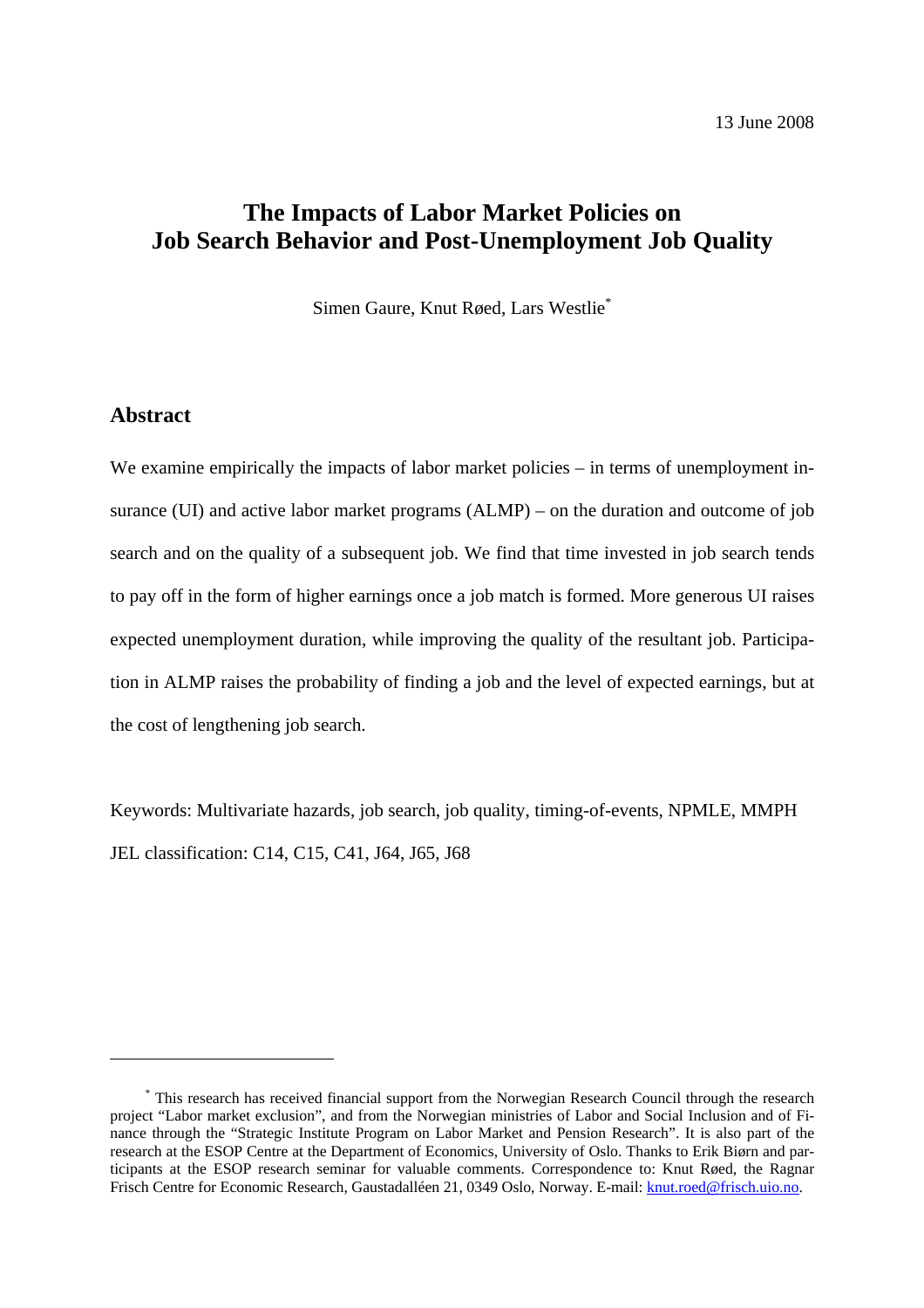# **1. Introduction**

In this paper, we set up a comprehensive simultaneous equations model accounting for i) the duration and outcome of individual unemployment spells; ii) the subsequent employment stability; and iii) the earnings level associated with the first job after unemployment. The model is designed to examine short- and long-term impacts of external job search conditions as well as of endogenous treatment interventions. It is estimated on Norwegian administrative register data covering all new unemployment spells from 1993 to 2001.

It is a well known fact that job search conditions – as reflected in, e.g., unemployment insurance (UI) and active labor market programs (ALMP) – affect the opportunity cost of continued job search, and, hence, a job seeker's fastidiousness and search effort. Participation in ALMP potentially also affects human capital and, hence, the distribution of available job opportunities. A number of empirical studies have examined how these effects play out with respect to the duration and outcome of unemployment spells. Typical findings in the UI literature is that higher UI replacement ratios yield longer unemployment durations, and that the probability of escaping unemployment increases as UI entitlements are exhausted. The empirical evidence is less abundant when it comes to the potential impacts of UI on the quality of the resultant job match. Economic theory suggests that UI may encourage job seekers to wait for – and firms to create – more productive jobs; see Marimon and Zilibotti (1999) and Acemoglu and Shimer (1999; 2000). If credit markets are imperfect, UI insurance also involves a non-distortionary income (liquidity) effect (in addition to the distortionary substitution effect), reducing the pressure on credit-constrained individuals to accept poor job matches (Chetty, 2008). The relatively sparse existing empirical evidence does not, however, provide any overwhelming evidence that increased UI generosity actually improve job matches; see, e.g., Addison and Blackburn (2000), Belzil (2001), and Van Ours and Vodopivec (2008).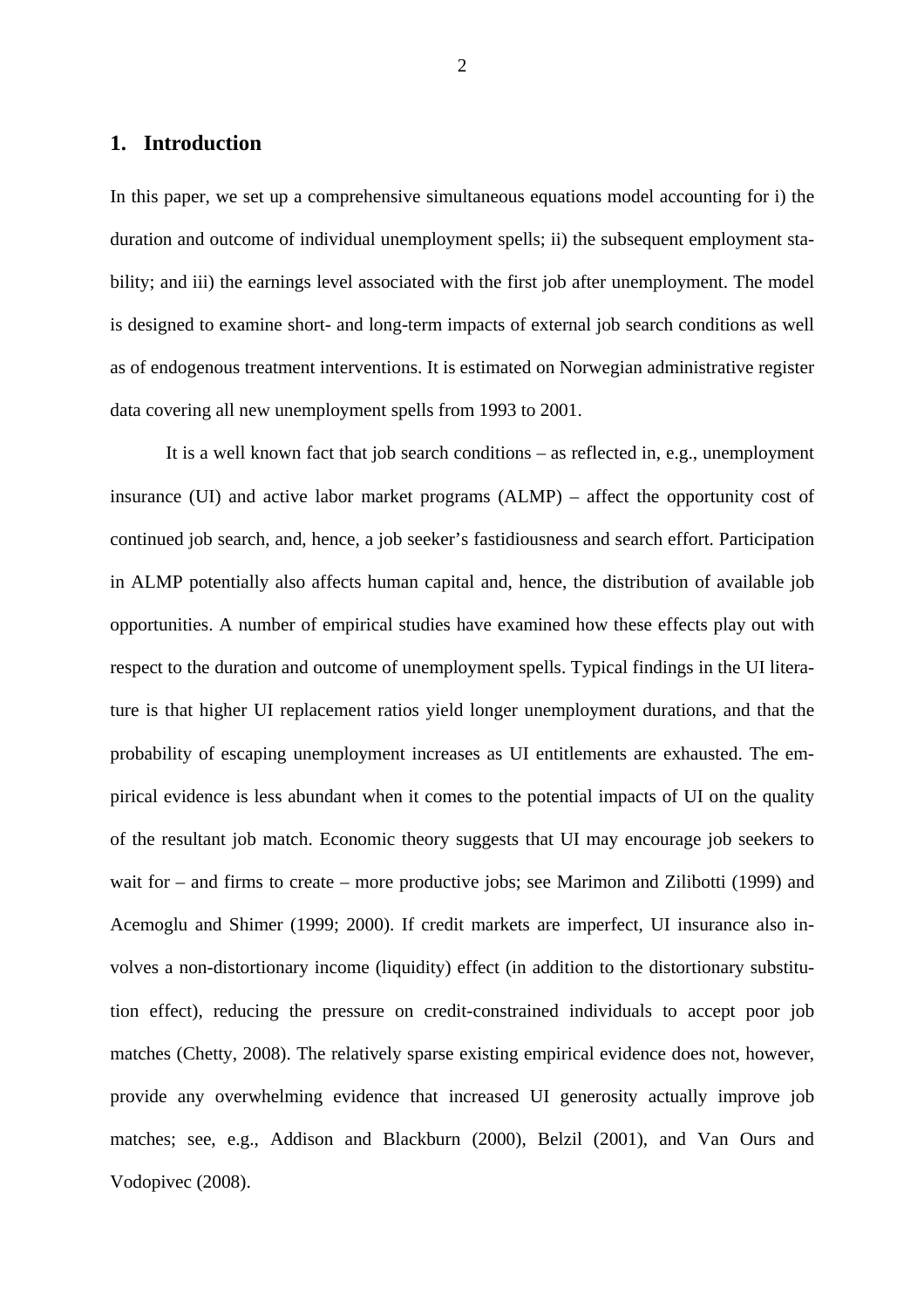The empirical literature regarding effects of ALMP is huge, but also somewhat confusing; see Kluve (2006) and Kluve *et al.* (2007) for recent overviews and meta-analyses. One source of confusion is that ALMP not only affects actual participants, but also potential participants through anticipation or "threat" effects (Black *et al.*, 2003), as well as the population at large through various general equilibrium effects. But even when it comes to the participants' direct causal effects of ALMP, the lack of consensus among researchers is conspicuous. One reason for this is that ALMP participation involves a series of (potentially conflicting) impacts – on search effort, fastidiousness, stigma, and human capital – which play out differently over time. For example, we may expect that the job-finding rate declines during the participation period (lock-in effect), while it increases afterwards (post-treatment effect). We may also hypothesize that completed program participation improves human capital and thereby the quality of subsequent job matches in terms of earnings and job security. The large variation in reported treatment effects may then simply reflect that different evaluation schemes blend these mechanisms differently. To our knowledge, no empirical analysis has yet attempted to examine all the causal impacts of ALMP participation within a unified modeling framework that facilitates an evaluation of overall treatment effects. One aim of the present paper is to fill this gap. In addition, we exploit a major policy shift in the Norwegian UI system's emphasis on activity requirements to assess the overall impacts of activity requirements.

Based on the timing-of-events approach (Abbring and Van den Berg, 2003), we set up a combined multivariate hazards and earnings model to analyze the transition from unemployment to three alternative destination states: i) employment, ii) ordinary education and iii) non-participation (with social security benefits). During the unemployment spell the job seekers are non-randomly sorted into ALMP. We examine the causal impacts of job search conditions and of actual participation in ALMP on the duration and outcome of job search and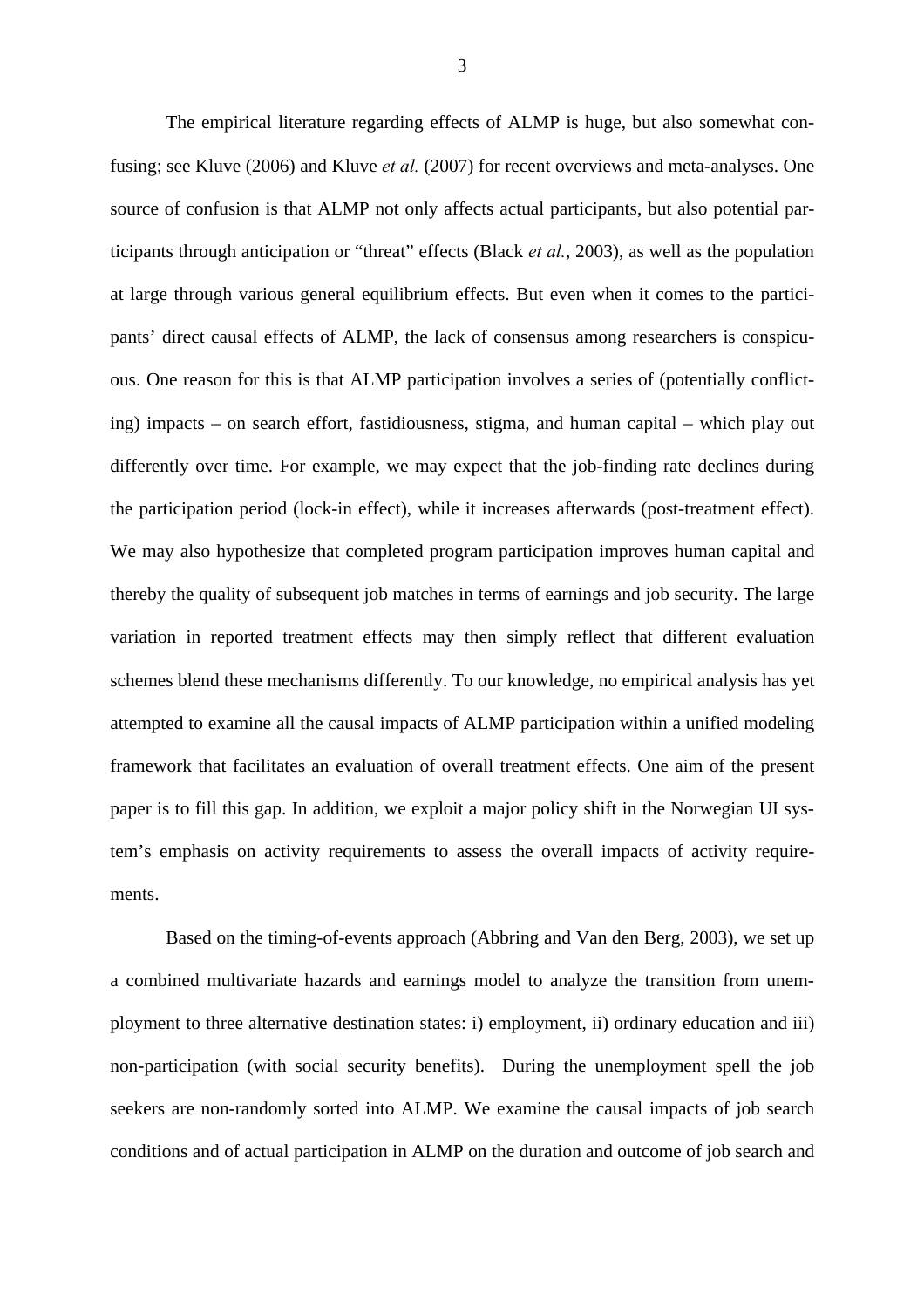on the quality of a resultant job. The latter is measured in terms of monthly earnings and employment duration. In addition to controlling for a rich set of observed explanatory variables, we allow for jointly distributed unobserved heterogeneity by means of the non-parametric maximum likelihood estimator (NPMLE). Our preferred model contains a discretely distributed six-dimensional vector of unobserved heterogeneity with 27 distinct support-points.

The key findings of our paper are the following: First, during its first six months the job search process is productive in the sense that the expected earnings increase significantly with the time spent searching. On the other hand, the probability of actually obtaining an acceptable job offer declines quite sharply with unemployment duration. And after one year of job search, expected earnings also start to decline. Second, given unemployment duration, an increase in the maximum duration of UI benefits causes reservation wages to increase. As a result, it also causes expected unemployment duration and realized earnings to increase. Third, reservation wages decline sharply in the run-up to UI exhaustion, causing the job hazard to rise and the expected earnings level to decline in this period. And finally, participation in ALMP initially reduces the employment hazard (lock-in effect), but the impact becomes favorable after around 5-6 months of participation. For most participants and program durations, the employment hazard is also significantly higher after participation than it was before entry into the program. In addition, participation in ALMP tends to improve subsequent earnings. Based on model simulations, we summarize the various treatment effects of actual participation in terms of a comprehensive earnings (value of work) measure, covering a five-year period after the start of unemployment. Even though program participation raises both the probability of eventually finding a job and the level of earnings given that a job is found, it contributes to reduce overall earnings derived from ordinary jobs during the first five years after entry into unemployment. The reason is that it also tends to increase the duration of the overall job search period (including the participation period). Given that ALMP also involves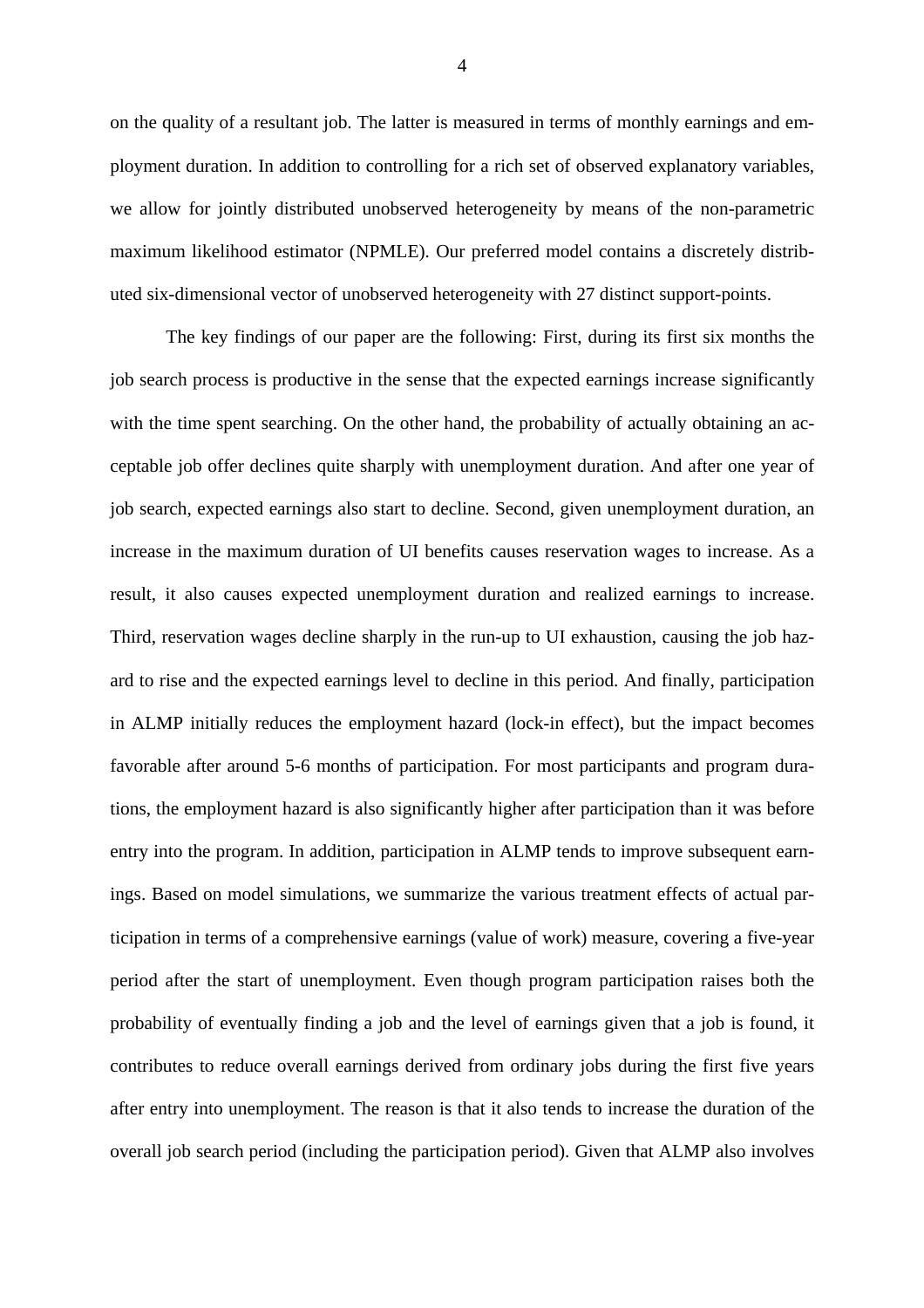some administrative costs, this implies that it is difficult to defend the programs from a costbenefit point of view when considering the impacts on subsequent employment performance only. However, many of the program activities (around 60 percent) involve some form of subsidized employment. The condition for a simple five-year cost-benefit analysis to deliver a favorable result is that the economic value of subsidized work is, on average, at least 35 percent of the participants' predicted earnings from non-subsidized work.

The next section presents the data and the institutions from which they are generated. Section 3 describes the empirical methodology and discusses identification, and Section 4 presents the results. Section 5 discusses alternative model specifications and robustness issues, and Section 6 concludes.

# **2. Data and institutional background**

The data used in this paper encompass all new entrants into registered unemployment in Norway during the period from October 1993 to September 2001. The term "new" is defined as not having had any unemployment experience during the past three years prior to the first spell in our data window (we use registers back to 1989 to implement this condition for early entrants). We focus on new entrants in this analysis in order to model the complete unemployment history for each individual, realizing that there might be causal linkages between subsequent spells and their outcomes. Given that our data window covers 8 years, the delimitation to new entrants does not imply that long-term unemployed and individuals with repeated spells are disregarded. Even the longest unemployment careers have to start at some point, and given that they start during the period spanned by our data, we model the subsequent employment and unemployment experiences until October 2001.

 Table 1 offers some key descriptive statistics. There are 373,065 individuals included in our analysis with 413,988 "new" entries into unemployment. Approximately 41,000 individuals (11 percent) have more than one "new" entry during the 8 year long data-window. In

5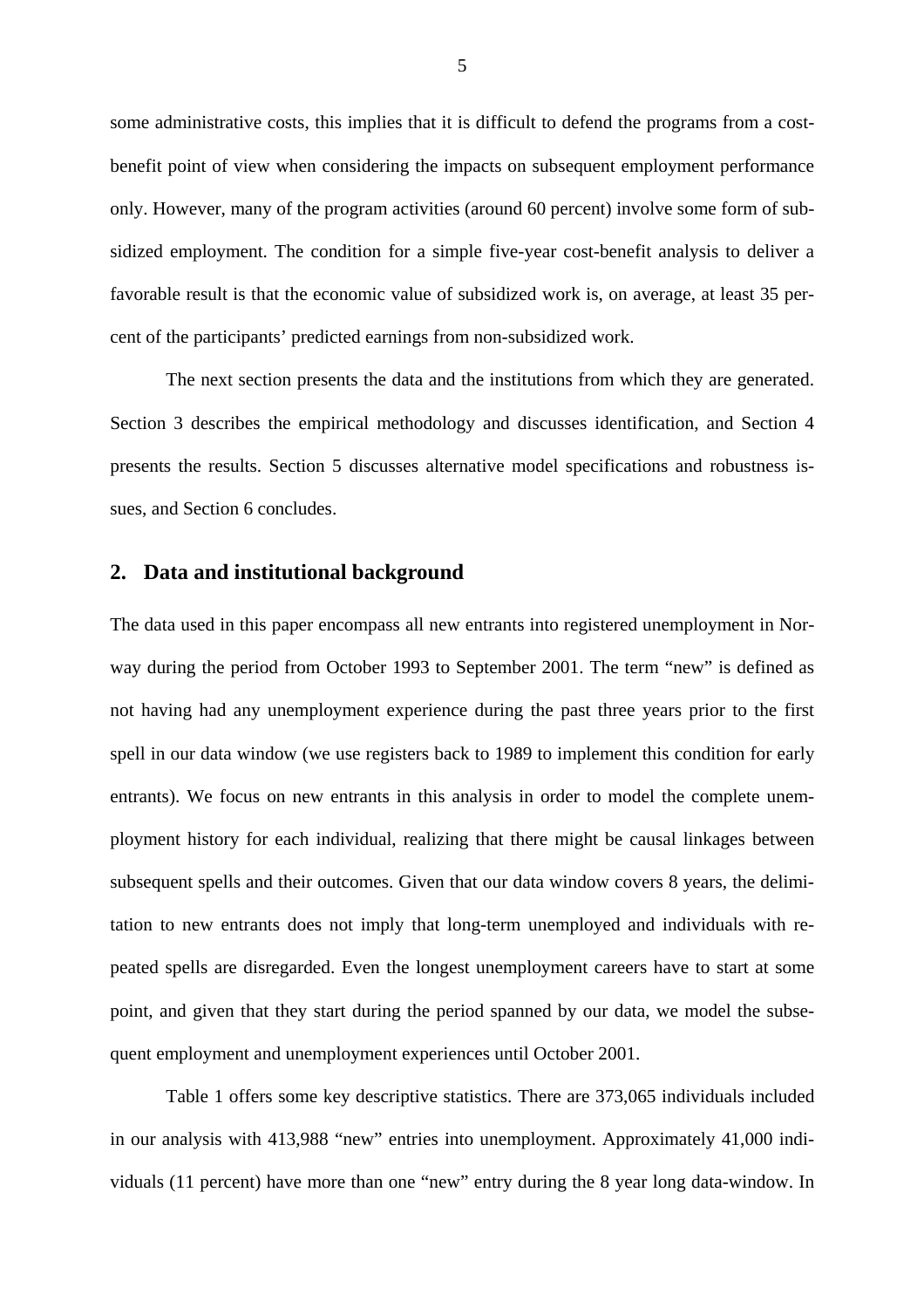the statistical analysis, multiple "new" unemployment spells will be treated as *causally* unrelated. But, as we explain in the next section, they will be related through the assumed persistence of unobserved covariates. In total, around 124,000 individuals (33 percent) experienced more than one unemployment spell. Repeated unemployment spells starting less than three years after the end of a previous spell will be treated as related both through a causal effect (lagged duration dependence) and through the persistence of unobservables.

| Table 1                                                                                      |            |
|----------------------------------------------------------------------------------------------|------------|
| The Data – Descriptive statistics corresponding to the time of first entry into unemployment |            |
|                                                                                              |            |
| Number of individuals                                                                        | 373,065    |
| Number of new unemployment entries 1991.9-2001.9*                                            | 413,988    |
| Mean age at first entry                                                                      | 28.22      |
| Mean number of years of work experience at first entry (conditional on $>0$ )                | 4.20(9.03) |
| Percent of entrants female                                                                   | 52.25      |
| Percent of entrants with immigrant (non-OECD) background                                     | 9.62       |
| Percent with UI at first entry                                                               | 55.40      |
|                                                                                              |            |
| Percent of individuals according to the number of spells in data window                      |            |
| One unemployment spell only                                                                  | 66.73      |
| Two spells                                                                                   | 21.28      |
| Three spells                                                                                 | 7.50       |
| Four spells or more                                                                          | 4.49       |
|                                                                                              |            |

\* A "new" entry is defined as becoming unemployed after at least three years without any unemployment.

The time period covered by our analysis was characterized by substantial changes in external job search conditions. First, labor demand fluctuated substantially. This is illustrated in the upper panel of Figure 1, where we report a labor market tightness indicator for Norway measuring the time-path of the monthly job transition probability controlled for observed and unobserved individual characteristics, spell duration, and seasonal fluctuations; see Gaure and Røed (2007) for details. Employment prospects improved steadily until the autumn of 1998. During the recovery period from the trough in December 1992 (outside our data window) to the peak in September 1998, a typical job seeker's monthly probability of finding work doubled, ceteris paribus. From the autumn of 1998, employment prospects again deteriorated. As can also be seen from the graph, the cyclical fluctuations embodied in the labor market tight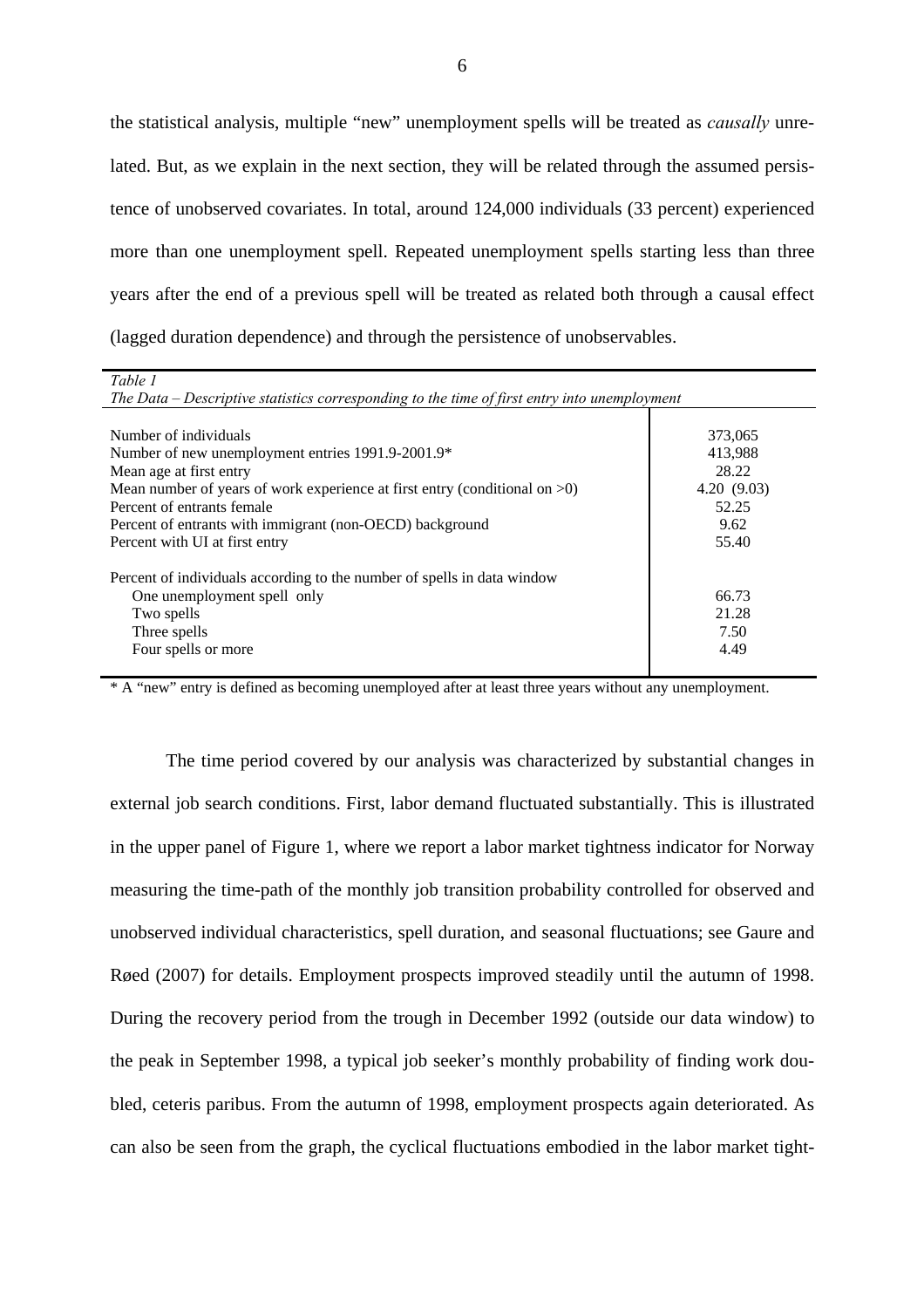ness indicator correlate well with the pattern of new inflows to unemployment observed in our own data. Second, the overall scale of ALMP also changed substantially. This is illustrated in the lower panel of Figure 1, where we show how ALMP intensity – defined as the fraction of long-term unemployed job seekers participating in ALMP – developed over time. The figure clearly indicates that the frequency of ALMP was scaled down during the late 1990's, reflecting new political priorities. Third, in the middle of our data period (January 1997), the Norwegian UI system was reformed. While the old UI system offered an initial maximum UI duration of 80 weeks, in some cases allowing for an additional period at a somewhat reduced benefit level (also of 80 weeks maximum duration) if no employment or suitable ALMP activities could be found, the new UI system offered an uninterrupted UI period of 156 weeks for most job seekers; see Røed and Westlie (2007) for details. As we explain in the next section, these exogenous changes in the job search environment are crucial for identification of some of the key parameters in our statistical model.

The 1997 UI reform implied a transition from a relatively activity-oriented to a more benefit-oriented UI system, which largely explains the decline in ALMP participation shown in Figure 1. This reflects an intimate structural relationship between UI design and the usage of ALMP in Norway, arising from the fact that there exists – for all practical purposes – a lower bound on the income or utility level that can be offered to unemployed job seekers, regardless of their observed search behavior; see Pavoni (2007) for a discussion of this assumption and its consequences for optimal insurance design. Consequently, UI exhaustion does not automatically imply the termination of all economic support. Paid activation then stands out as way of ensuring a minimum living standard while minimizing moral hazard problems.

7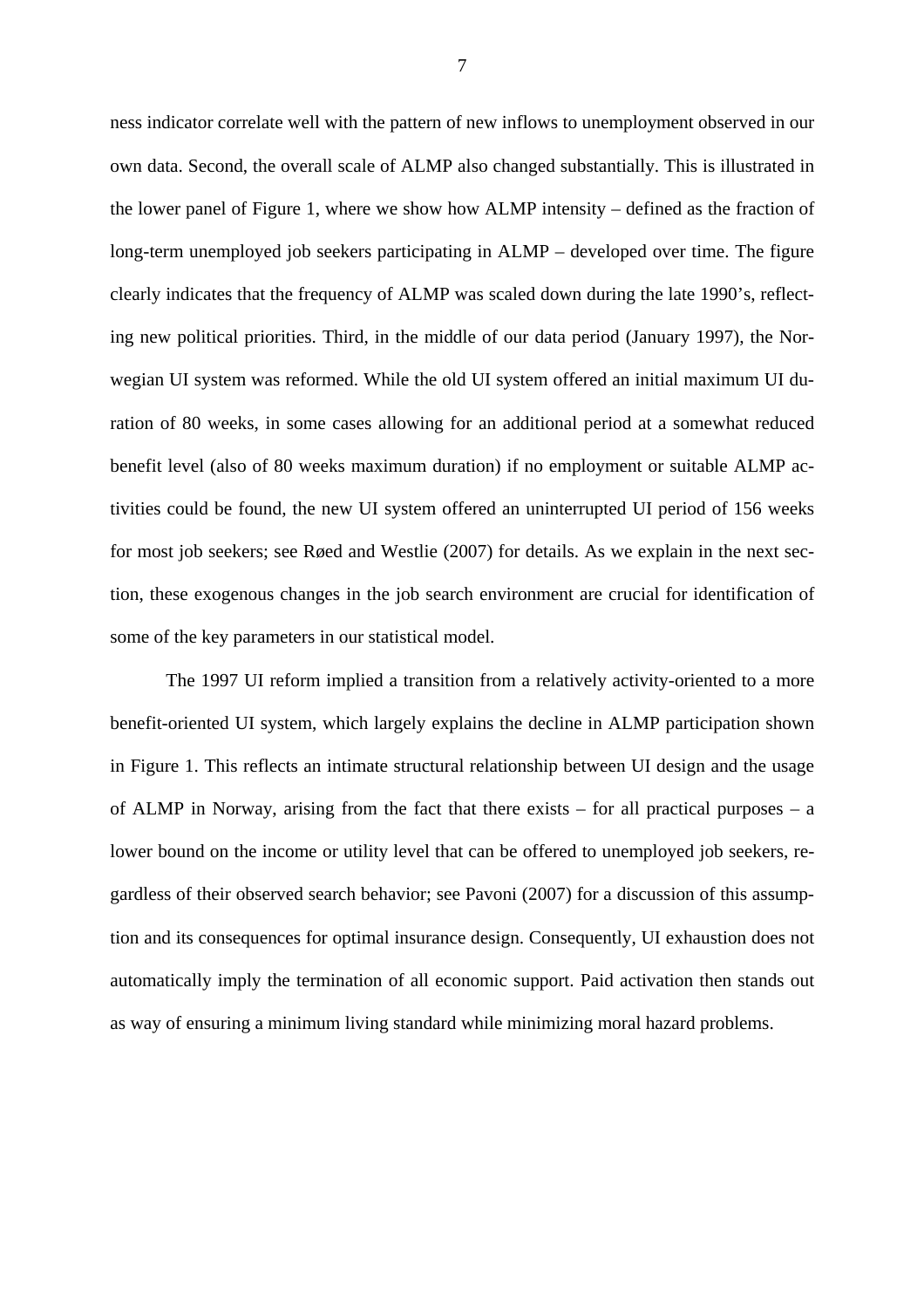

Figure 1. Labor market tightness (dotted line) and the number of new entrants (solid line) to unemployment (upper panel) and the share of long term unemployed participating in labor market programs (lower panel).

Note: The monthly series are smoothed with X11ARIMA. The labor market tightness indicator is collected from Gaure and Røed (2007). It is normalized on June 2000 (representing a "normal" cyclical condition) and can be interpreted as relative changes in the monthly job transition rates over time, conditional on observed and unobserved characteristics and on unemployment spell duration.

# **3. Methodology**

Starting with the flow of first-time entrants into the state of unemployment, we set up a multivariate mixed semi-proportional hazard rate model (MMSPH), expanded to comprise a loglinear earnings equation for those who get an ordinary job. The model accounts for transitions to employment, to ordinary education, and to social security benefits that do not require continued job search (sickness benefits, rehabilitation benefits, disability benefits or social assistance). During the unemployment spell, transitions to ALMP may occur. ALMP participation is modeled as a non-random event, and it is assumed to induce shifts in all hazard rates, both during the participation period and afterwards. The sizes of the shifts may depend on gender, initial human capital, program duration, and business cycle conditions. All hazard rates are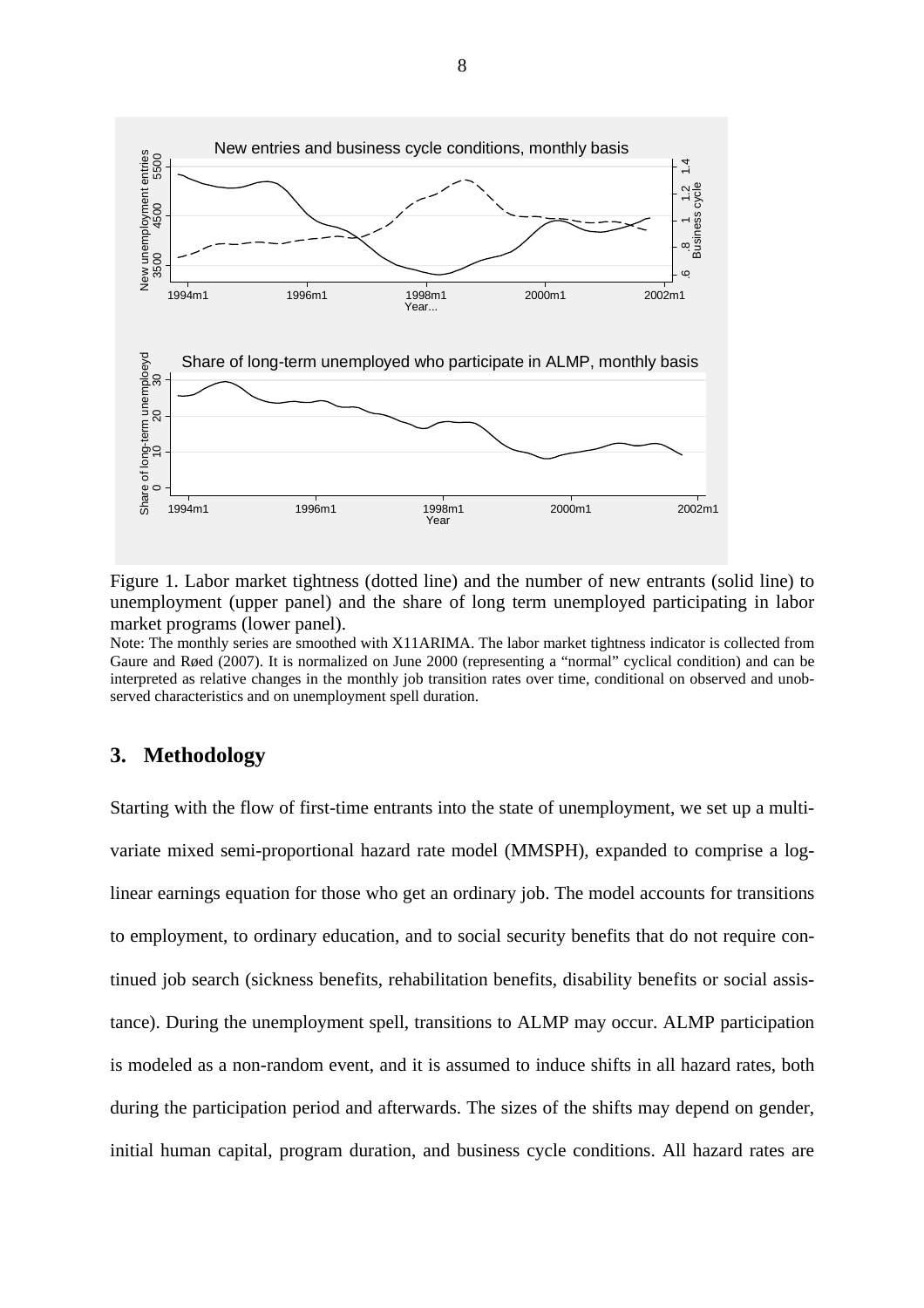potentially affected by the duration of the ongoing spell, as well as by the duration and outcome of previous spells. All hazards are also affected by UI status, as reflected by initial as well as currently remaining UI entitlements. For individuals who make a transition to employment, it is assumed that the initial earnings level and the subsequent job-loss hazard, depend on the conditions under which the job was accepted (in terms of, e.g., remaining UI entitlements at the time of the job transition) and on previous ALMP participation. All hazard rates as well as earnings are assumed to depend on observed and unobserved characteristics and on calendar time. The various unobserved characteristics (random effects) are allowed to be interrelated in an unrestricted fashion, implying that the parameters of the model are recovered by means of the non-parametric maximum likelihood estimator (NPMLE); see Heckman and Singer (1984) and Gaure *et al.* (2007).

# **3.1 Model specification**

We set up a multivariate mixed semi-proportional hazard rate model with five events  $k=1,\ldots,5$ , together with an earnings equation. The five events are:

- 1. Termination of the unemployment spell with transition to employment
- 2. Termination of the unemployment spell with transition to ordinary education
- 3. Termination of the unemployment spell with transition to other benefit (that does not require continued job search)
- 4. Entry into ALMP (does not terminate the unemployment spell)
- 5. Termination of a subsequent employment spell

All the five hazard rates, as well as expected earnings level, are tied together through the joint distribution of unobserved heterogeneity. While we model the entry into ALMP  $(k=4)$  as an endogenous event, we treat the potential duration of program participation (in the absence of unemployment termination) as exogenous. This is a questionable strategy. Al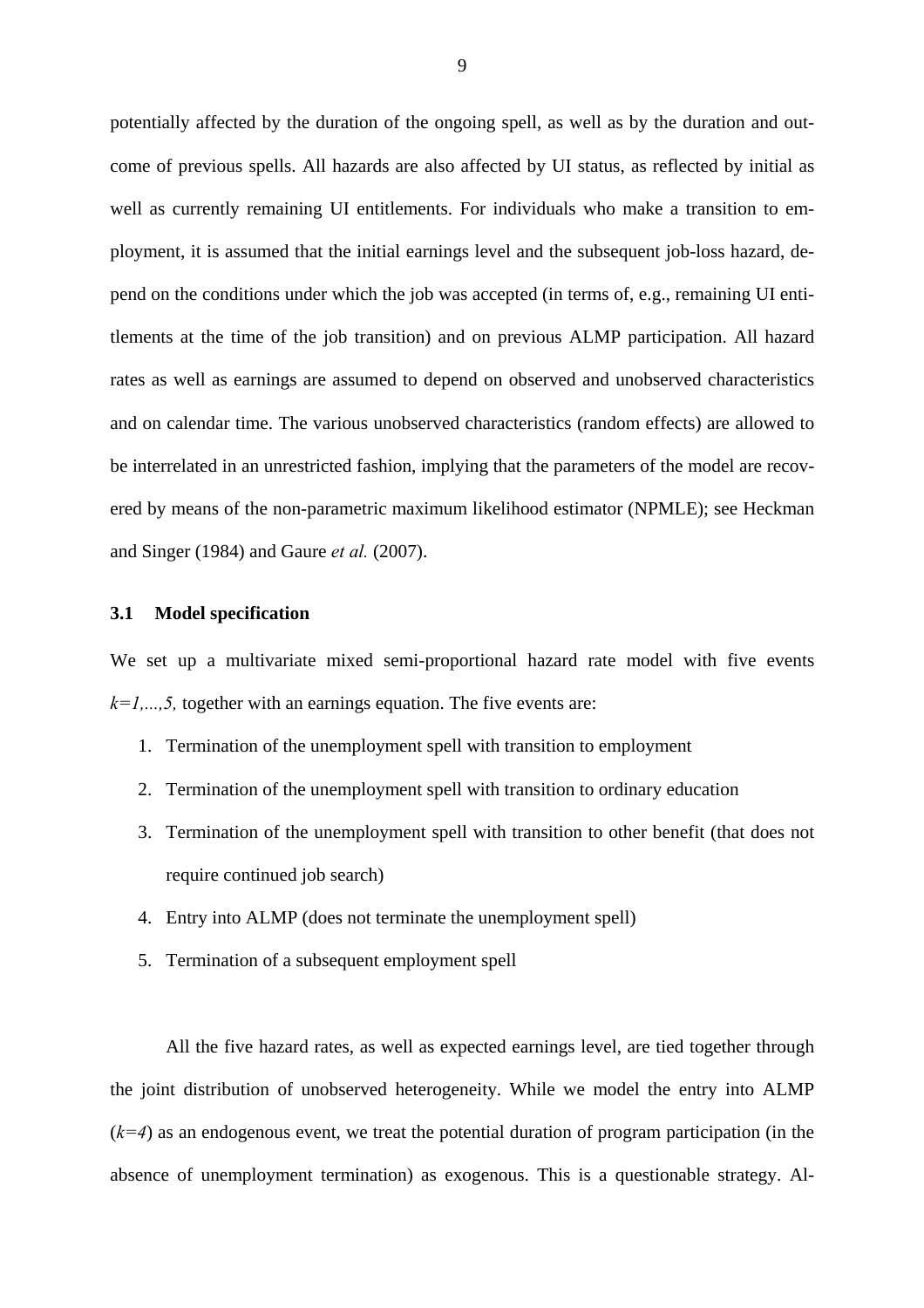though the length of each ALMP activity is indeed predetermined, we cannot rule out a systematic (unobserved) sorting process into programs of different durations. This should be kept in mind when interpreting results regarding the impacts of ALMP duration.

For each transition into ordinary employment  $(k=1)$ , we also include an earnings equation designed to explain the level of earnings derived from the first full month of employment. Monthly earnings are determined as the product of the hourly wage rate and the number of hours worked. Unfortunately, the data do not provide sufficient information for identifying these two variables separately. Note, however, that all the job seekers included in our analysis have declared interest in a full-time job. High monthly earnings may therefore be viewed as a desirable job characteristic, even when it results from a large number of hours rather than a high hourly wage. Note also that we treat self-employment as a transition to employment. The initial earnings level for self-employed are computed from yearly tax records (based on the assumption that earnings were equally distributed across the non-unemployment months).

When a job spell is terminated  $(k=5)$ , the worker may return to unemployment, in which case a new unemployment spell is started off. Otherwise, the event history is terminated at this point.<sup>1</sup> The model is proportional, in the sense that unobserved as well as most observed covariates are assumed to affect individual hazard rates multiplicatively. However, as we explain below, the model is a generalization of the standard MMPH model, since it allows for interactions of duration dependencies and the impact of some observed explanatory variables. This is why we use the term "semi-proportional" – MMSPH – to describe it.

Table 2 provides a descriptive overview of the events recorded in the data. A key point to note is that only 47 percent of the completed spells end with a transition directly to employment. The remaining transitions are quite evenly distributed between education, benefit

 $\overline{a}$ 

 $<sup>1</sup>$  Note that it is the length of the employment status that we model. Switches between different jobs are dis-</sup> regarded.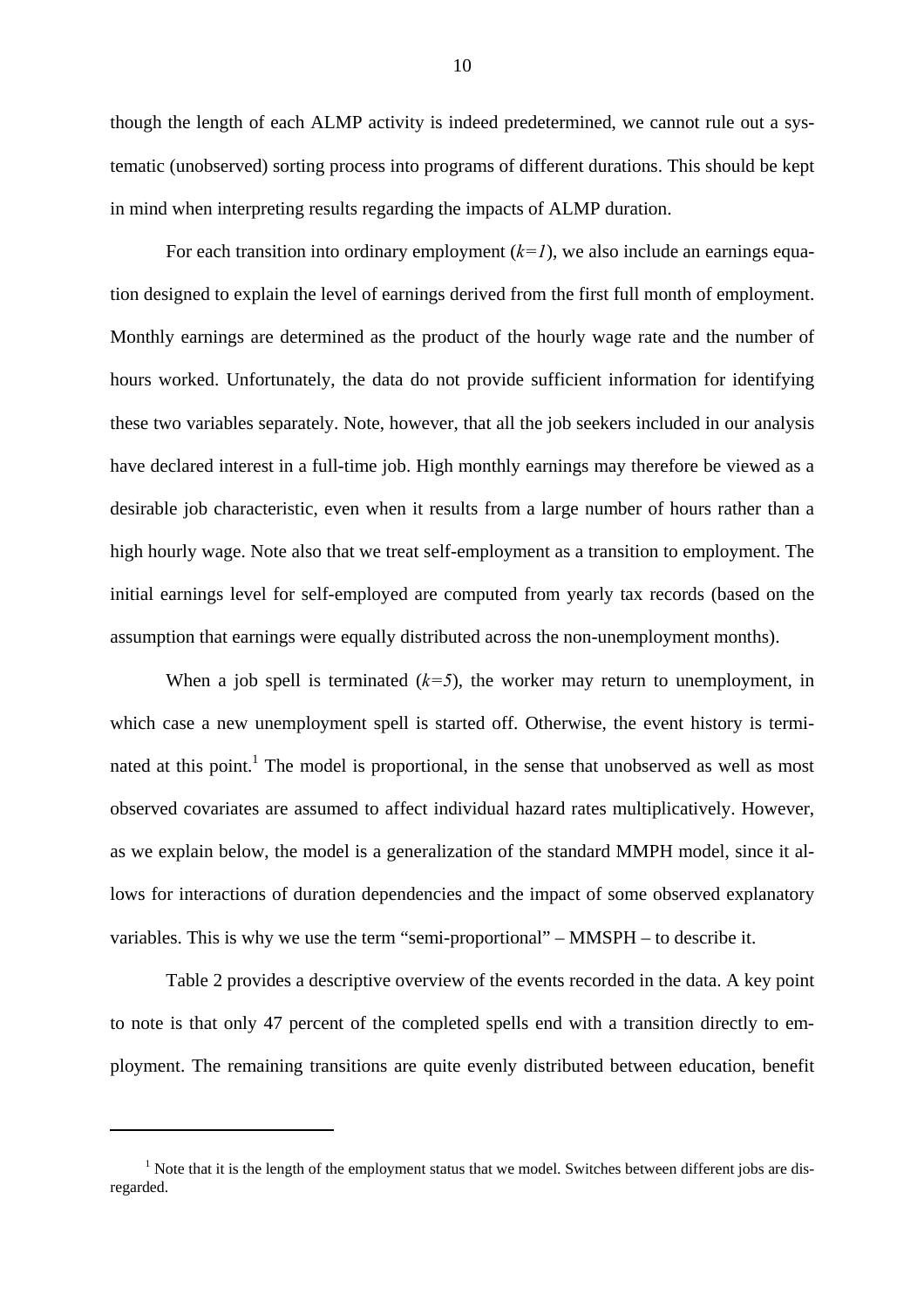shifting, and "other" (non-modeled) transitions. The latter include child-birth (for females), military service (for males), self-supported withdrawal from the labor force, emigration, and death. Spells with "other" transition are right-censored. Another important point to note is that employment obtained after an unemployment period is fragile; 41 percent of the employment spells are terminated within two years of employment, and 43 percent of these employment terminations lead directly back to the unemployment pool. Mean monthly earnings for those who get a job are around 26.000 NOK (3.250 EURO). The variation is large, however, with a standard deviation around 60 percent.

| Table 2                                                                                           |  |
|---------------------------------------------------------------------------------------------------|--|
| Overview of events/outcomes recorded in the data                                                  |  |
| Number of unemployment spells<br>608,126                                                          |  |
| Percent of unemployment spells completed before the end of the observation period<br>94.21        |  |
| Mean duration of completed spells (months)<br>5.23                                                |  |
|                                                                                                   |  |
| Percent of unemployment spells ending in:                                                         |  |
| Employment<br>46.59                                                                               |  |
| Education<br>16.87                                                                                |  |
| 16.71<br>Other benefit (sickness, rehabilitation, disability, or social assistance)               |  |
| Other (right censored transitions)<br>19.83                                                       |  |
|                                                                                                   |  |
| Percent of completed unemployment spells involving ALMP<br>17.12                                  |  |
|                                                                                                   |  |
| 41.13<br>Percent of employment spells completed within two years                                  |  |
|                                                                                                   |  |
| 43.03<br>Percent of completed employment spells ending in unemployment                            |  |
|                                                                                                   |  |
| Mean monthly earnings from employment in the first months after unemployment (2006 NOK)<br>26,292 |  |
| Standard deviation log monthly employment earnings<br>0.602                                       |  |

Since we observe labor market status by the end of each calendar month only, we set up the statistical model directly in terms of grouped hazard rates (Prentice and Gloeckler, 1978; Meyer, 1990). We write the integrated period-specific hazard rates  $\varphi_{ki}$  as functions of observed (time-varying) variables and unknown parameters represented by index functions  $f_{kit}$ , and (time-invariant) unobserved individual characteristics  $v_{ki}$ :

$$
\varphi_{\scriptscriptstyle{kit}} = \int_{t-1}^{t} \theta_{\scriptscriptstyle{kis}} ds = \exp(f_{\scriptscriptstyle{kit}} + v_{\scriptscriptstyle{ki}}), \ \ k = 1, ..., 5,
$$
 (1)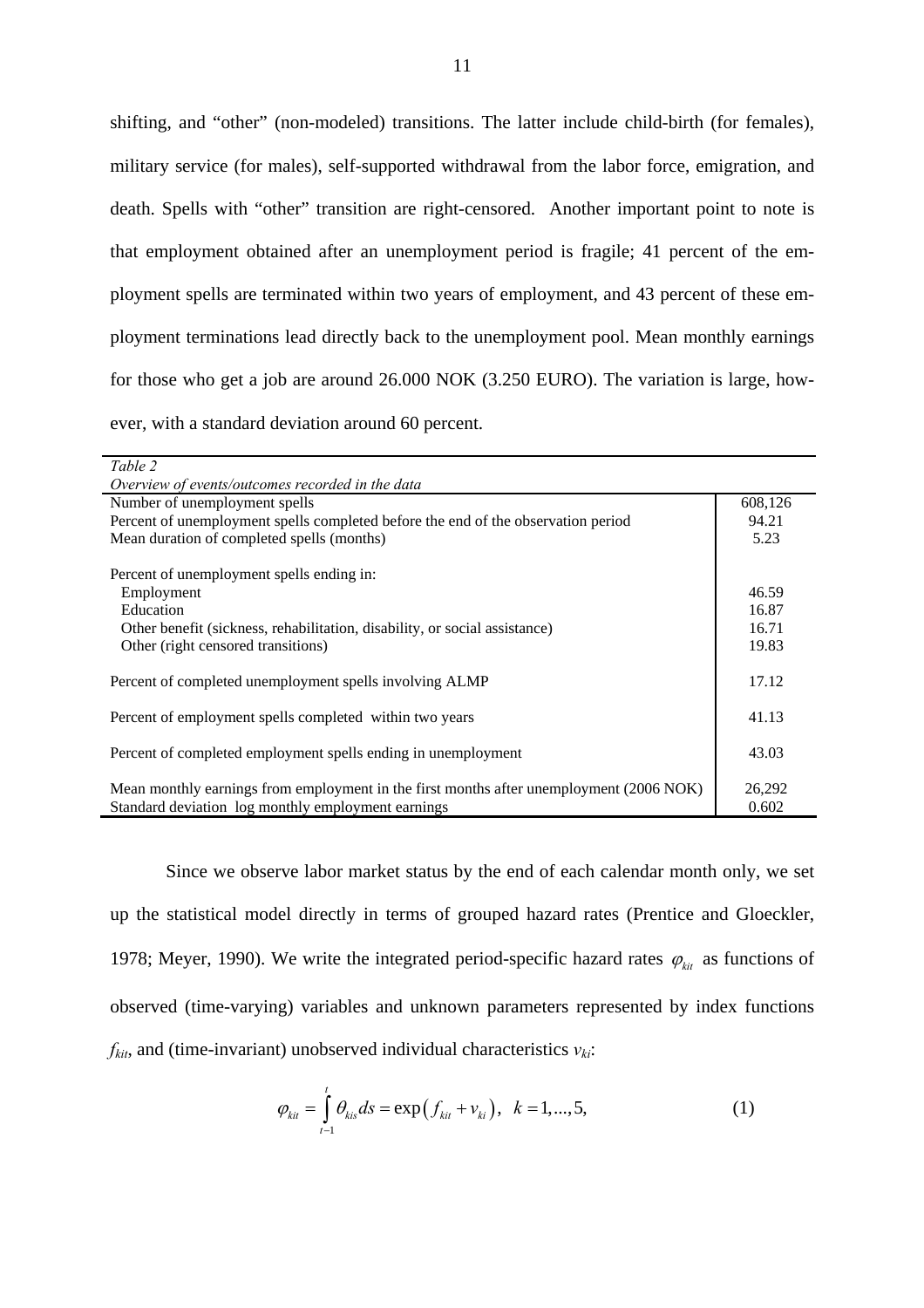where  $\theta_{\text{kis}}$  is the underlying continuous-time hazard rate, assumed to be constant within each month. In addition, we specify monthly earnings at the start of the new job as

$$
w_{it} = \exp\left(f_{6it} + v_{6i} + \varepsilon_i\right),\tag{2}
$$

where  $f_{\delta i}$  is an index function of observed explanatory variables,  $v_{\delta i}$  is an unobserved individual characteristic, and  $\varepsilon_i$  is an error term reflecting genuine randomness in earnings outcomes at the individual level. The latter is assumed to be normally distributed with mean zero and variance  $\sigma^2$ . We write the index functions for the transitions from unemployment as follows:

$$
f_{\kappa i} = \tau_{k i} s_{i t} + \lambda_{k d t} d_{i t} + \lambda_{k}^{*} \log(d_{i t}^{scal}) c_{i t} + \delta_{k} r_{i t} + \alpha_{k i t} z_{i t} + \beta_{k} x_{i t}, \quad k = 1, ..., 4,
$$
 (3)

where  $s_{it}$  is a vector of calendar month dummy variables (one for each calendar month occurring in our data),  $d_{it}$  is a vector of spell duration dummy variables (including a representation of 'lagged' duration from recent previous spells),  $d_{it}^{scal}$  is a spell duration scalar variable,  $c_{it}$  is a monthly business cycle indicator (see Figure 1, Section 2),  $r_{it}$  is a vector of dummy variables reflecting UI status and the length of remaining UI entitlements,  $z_{it}$  is a vector of dummy variables recording already realized endogenous events (on-going and completed treatment and outcome of previous unemployment spells), and  $x_{it}$  is a vector of individual characteristics (age, education, work-experience, previous income, the level of UI benefits, family status, nationality, and business cycle conditions at the time of first entry).<sup>2</sup> Note that the effects of endogenous events  $(\alpha_{\text{kit}})$  vary over individuals as well as time. The reason for this is that we allow the causal effects of ALMP to depend on some key individual characteristics (gender and education), on the duration of ongoing and completed treatment, and on the current business cycle conditions. The impacts of spell duration are to some extent allowed to vary over

 $\overline{a}$ 

 $2^2$  The business cycle condition at the time of first entry is included as an individual covariate to capture the potential sorting in the inflow to unemployment over the cycle.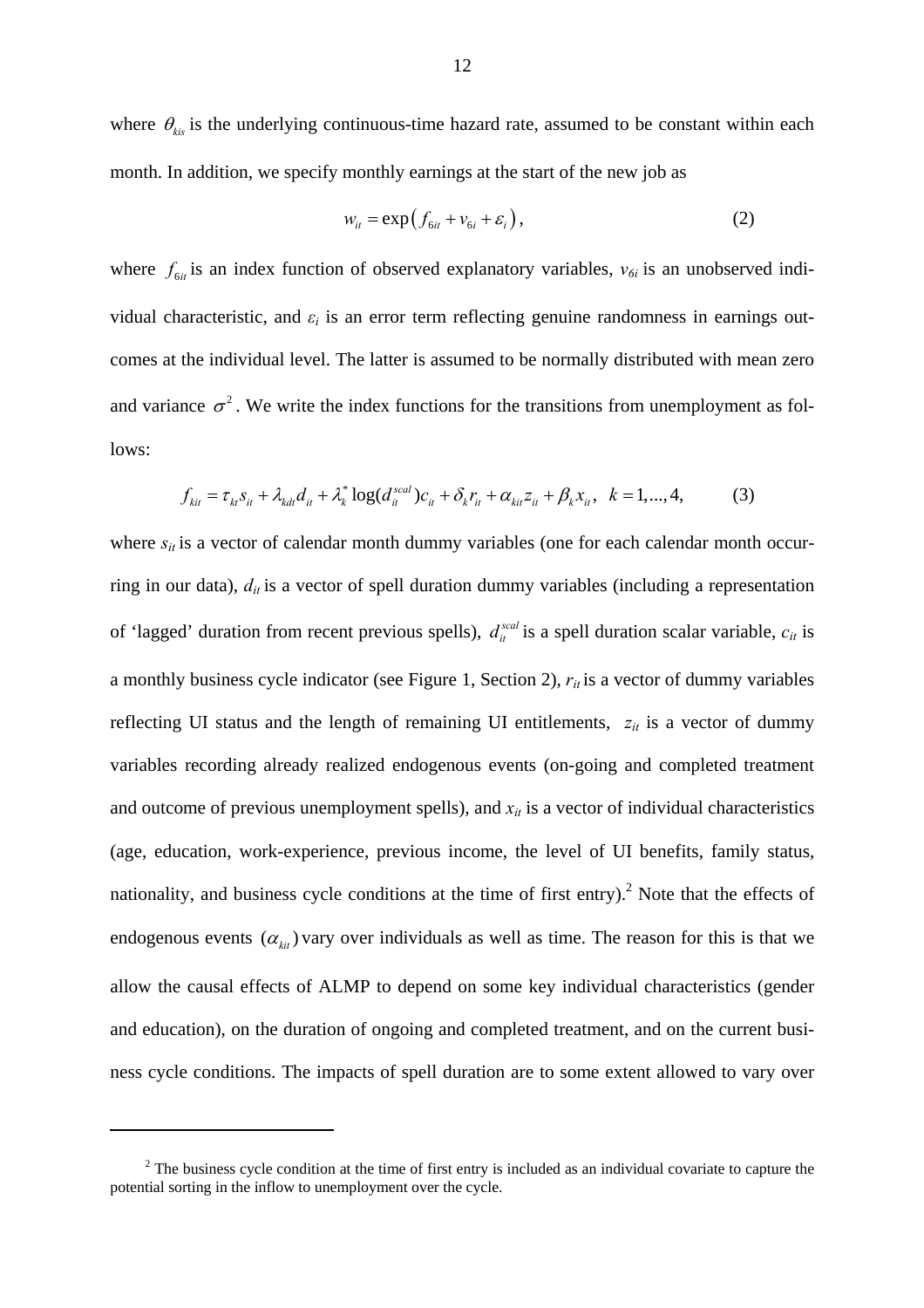the business cycle through the interaction of spell duration with business cycle conditions. The parameters associated with the spell duration dummy variables  $(\lambda_{kdt})$  reflect duration dependence under "normal" cyclical conditions. A more detailed description of the model (and its variables) will be given as we present the estimation results in the next section.

The index function for the transition from employment is written as:

$$
f_{5ii} = \lambda_5 \overline{d}_i + \delta_5 \overline{r}_i + \lambda_5^* d_{ii}^* + \alpha_{5ii} \overline{z}_i + \psi_5 \ln \overline{w}_i + \tau_5 c_i + \beta_5 x_{ii}, \tag{4}
$$

where  $\overline{d}_i$  is the duration of the completed unemployment spell,  $\overline{r}_i$  reflects the remaining UI entitlement at the time of the job transition,  $d_{it}^*$  is the duration of the ongoing employment spell,  $\overline{z}_i$  is a vector of indicators for realized treatment and part-time work, and  $\overline{w}_i$  is the the realized level of monthly earnings.

The index function for monthly earnings is written as

$$
f_{6it} = \lambda_6 \overline{d}_i + \delta_6 \overline{r}_i + \alpha_{6it} \overline{z}_i + \tau_6 c_t + \beta_6 x_{it},
$$
\n<sup>(5)</sup>

where *t* here refers to the month of transition into employment.

A point to note is that all the variables explaining expected acceptable earnings (5) are also assumed to have direct effects on the various hazard rates. Hence, given the unrestricted correlation between unobserved covariates, the level of expected earnings is implicitly included in all the hazard rates.

# **3.2 Identification**

Our model is non-parametrically identified not only from the proportionality assumption and the existence of repeat spells (Abbring and Van den Berg, 2003), but also from the abundance of exogenous time-varying covariates (McCall, 1994; Brinch, 2007; Gaure *et al.*, 2007). Of particular value for identification purposes is the substantial calendar time variation in both labor market tightness and in the scale of labor market programs; see Section 2. As pointed out by Eberwein *et al.* (1997, p. 663), time-varying variables naturally provide an exclusion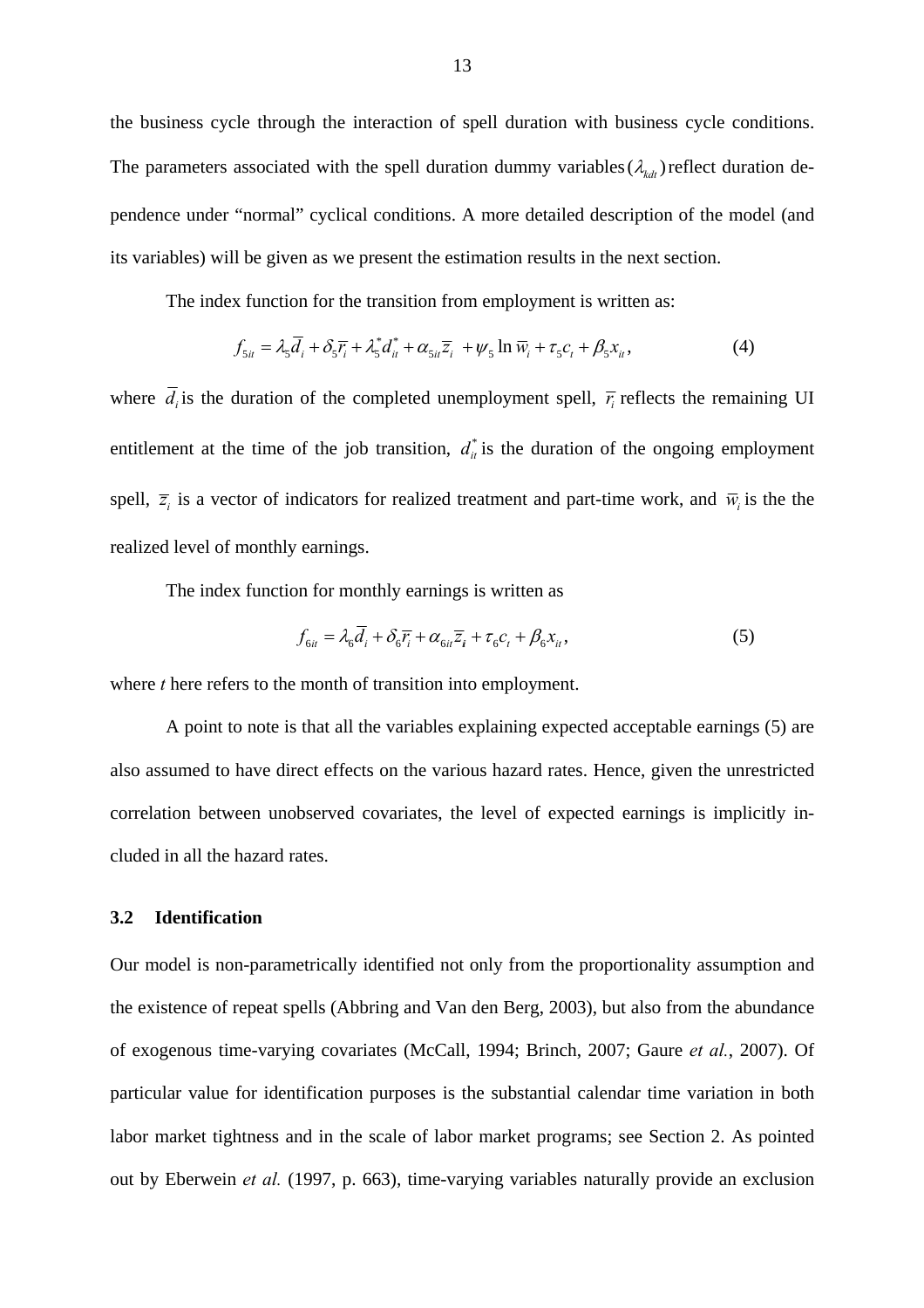restriction in the sense that past values of these variables affect the current outcomes only through the already realized selection process. Hence, they facilitate the disentanglement of causal treatment and duration effects from impacts of unobserved sorting. Our data also make it possible to identify separately the degree of intrinsic duration dependence related to discouragement and/or statistical discrimination and the impact of UI exhaustion. An important source of identification for these parameters is that a reform was implemented in Norway in 1997, extending the standard UI period from 80 to 156 weeks, introducing an exogenous break in the otherwise strong positive correlation between unemployment duration and UI exhaustion. Participation in ALMP also contributes to the separation of duration and UI exhaustion effects, since many participants do not draw on their UI entitlements while participating in a program activity. We can also identify the impacts of this reform on the initial hazard rates (before exhaustion effects kick in) and on the subsequent job quality. However, in order to disentangle these effects from the impacts of calendar time, we need the additional identifying restriction that pure calendar time changes (business cycle fluctuations) had the same impact on UI claimants (who were affected by the reform) as they had on non-claimants (who were not affected by the reform); see Røed and Westlie (2007) for evidence that this was indeed the case.

# **3.3 The likelihood function**

Let  $K_{it}$  be the set of feasible events for individual *i* in month *t*, i.e.,  $K_{it} = \{1, 2, 3, 4\}$  when openly unemployed,  $K_i = \{1, 2, 3\}$  when participating in ALMP, and  $K_i = \{5\}$  when employed. Let  $y_{ki}$ ,  $k=1,...,5$ , be an outcome indicator variable, which is equal to 1 if the corresponding observation month ended in a transition to state *k*, and zero otherwise, let *wit* be observed initial earnings for individual *i* who made an employment transition at time *t*, and let *Yi* be the complete set of outcome indicators available for individual *i* (potentially collected from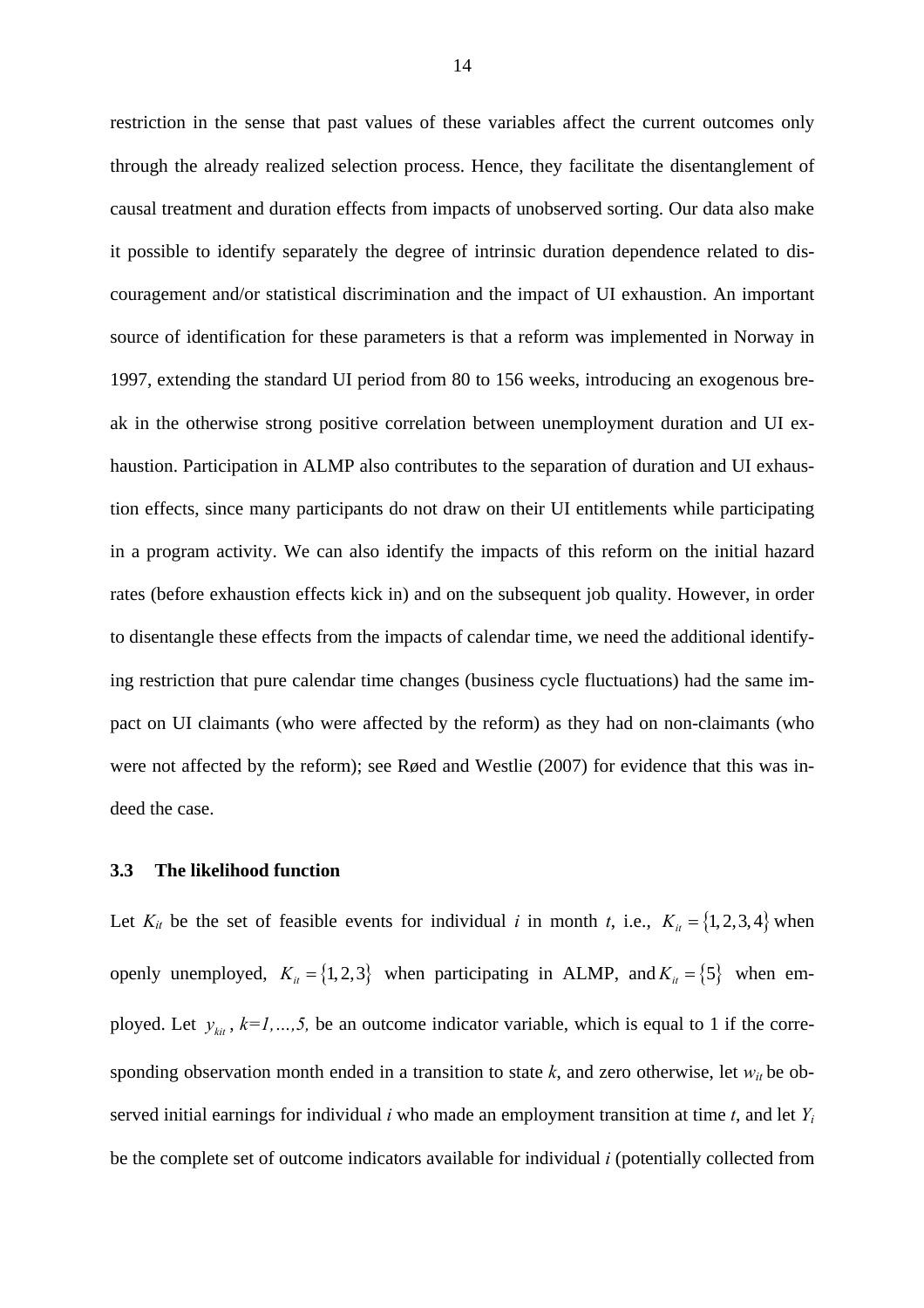multiple spells with multiple earnings observations). The contribution to the likelihood function formed by the event pattern of a particular individual, conditional on the vector of unobserved variables  $v_i = (v_{1i}, v_{2i}, v_{3i}, v_{4i}, v_{5i}, v_{6i})$  can then be formulated as:

$$
E_{i}(v_{i}) = \prod_{y_{ki} \in Y_{i}} \left[ \left( 1 - \exp\left( - \sum_{k \in K_{ii}} \exp(f_{ki} + v_{ki}) \right) \right) \frac{\exp(f_{ki} + v_{ki})}{\sum_{k \in K_{ii}} \exp(f_{ki} + v_{ki})} \right)^{y_{kit}} \right]
$$
  

$$
E_{i}(v_{i}) = \prod_{y_{ki} \in Y_{i}} \times \left[ \exp\left( - \sum_{k \in K_{ii}} \exp(f_{ki} + v_{ki}) \right) \right] \left[ 1 - \sum_{k \in K_{ii}} y_{ki} \right]
$$
  

$$
\times \left[ \frac{1}{\sigma \sqrt{2\pi}} \exp\left( - \frac{(\ln w_{it} - f_{\delta it} - v_{\delta i})^{2}}{2\sigma^{2}} \right) \right]^{y_{lit}}
$$
 (6)

In order to arrive at the marginal likelihood, we need to integrate the six-dimensional vector of unobserved heterogeneity  $v_i$  out of Equation (6). Standard techniques for doing this rest on the assumption that the unobserved covariates are orthogonal to all other explanatory variables in the model at the time first entry. However, for interval censored data of the type used here, this assumption is violated; see Gaure *et al.* (2007). The reason for this is that the interval censoring creates a left-truncation problem, i.e., some individuals with only very short spells - those starting and ending in the same month – are never recorded. Consequently, we have a selected sample, in which unobserved heterogeneity cannot be assumed independent of either observed covariates or calendar time, since the impact of unobserved heterogeneity during the first (censored) month depends on the values of all other explanatory variables. The solution to this problem is to set up the likelihood function conditional on the first spell surviving to the first observation point, and use Bayes' theorem to derive the appropriate distribution of unobserved heterogeneity. We assume that the entrances to the origin state are uniformly distributed within each calendar month. Let  $\bar{t}_{1i}$  be the first inflow month of the first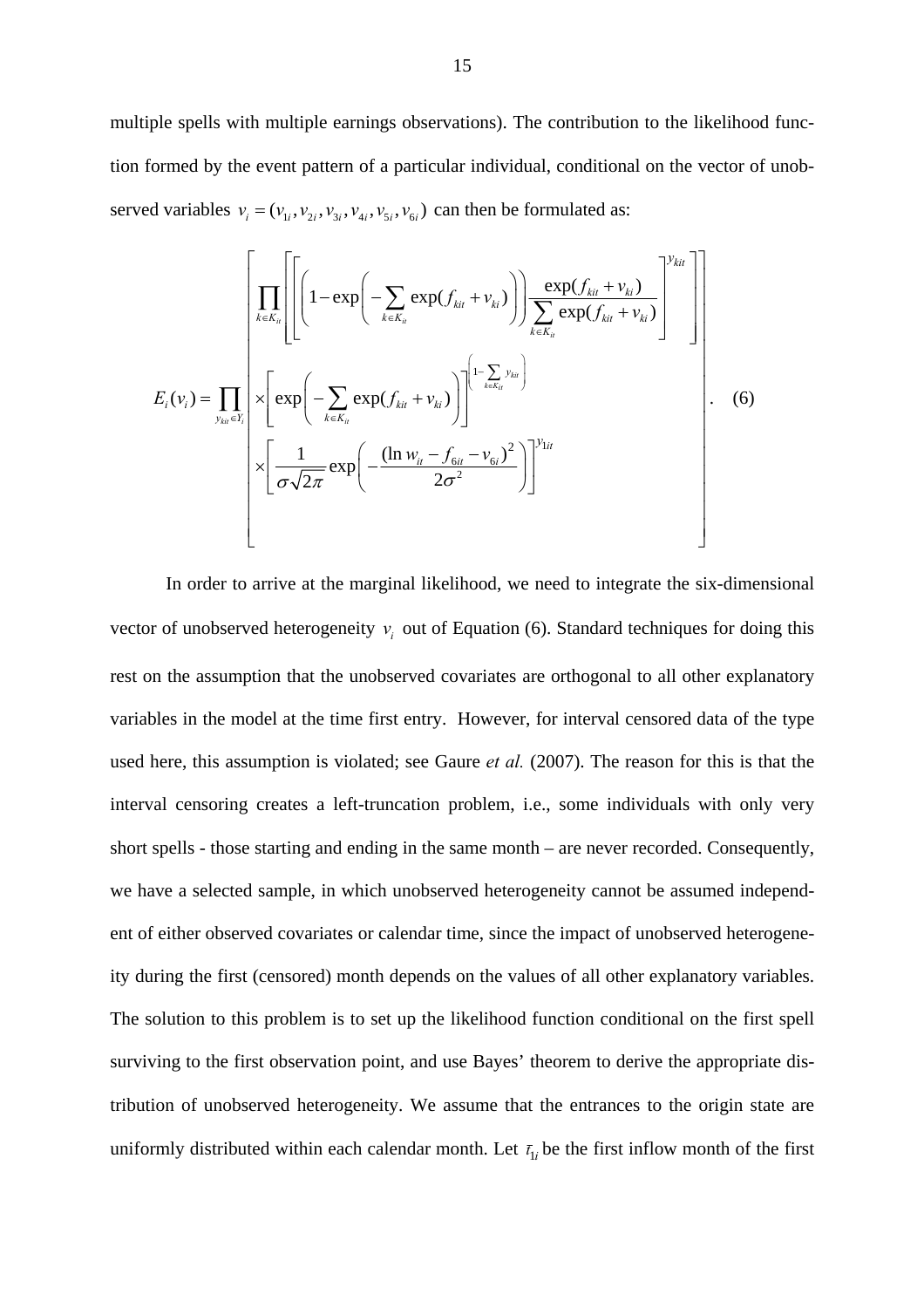spell for individual *i*. It can then be shown (Gaure *et al.*, 2007) that the probability of surviving the inflow month  $-$  i.e., of being included in the analysis population  $-$  is equal to

$$
S_i(v_i) = \frac{1 - \exp\left(-\sum_{k \in K_{i\overline{t_i}}} \exp\left(f_{ki\overline{t_i}} + v_{ki}\right)\right)}{\sum_{k \in K_{i\overline{t_i}}} \exp\left(f_{ki\overline{t_i}} + v_{ki}\right)}.
$$
 (7)

If  $f(v_i)$  denotes the unconditional heterogeneity density function (at the time of first entry into unemployment) it follows from Bayes' theorem that

$$
f(v_i \mid \text{survival of entry month}) = \frac{S_i(v_i)}{E[S_i(v_i)]} f(v_i). \tag{8}
$$

To ensure that our estimation results to the largest possible extent are driven by the data and not by unjustified restrictions on the heterogeneity distribution, we introduce unobserved heterogeneity non-parametrically by means of the non-parametric maximumlikelihood estimator (NPMLE). In practice, this implies that the vectors of unobserved attributes are jointly discretely distributed (Lindsay, 1983) with the number of mass-points chosen by adding location vectors until it is no longer possible to increase the likelihood function (Heckman and Singer, 1984). Assuming that the unobserved covariates are jointly discretely distributed with Q number of support points, we can write the data likelihood function as

$$
L = \prod_{i=1}^{N} \frac{\sum_{l=1}^{Q} q_l (E_i (v_i) S_i (v_i))}{\sum_{l=1}^{Q} q_l S_i (v_l)}, \sum_{l=1}^{Q} q_l = 1,
$$
 (9)

where  $\{v_l, q_l\}$ ,  $l = 1, 2,...Q$ , are the location vectors and probabilities characterizing the heterogeneity distribution, and the functions  $E_i(.)$ ,  $S_i(.)$  are defined in (6) and (7), respectively. A detailed description of our optimization algorithm is provided in Gaure *et al.* (2007).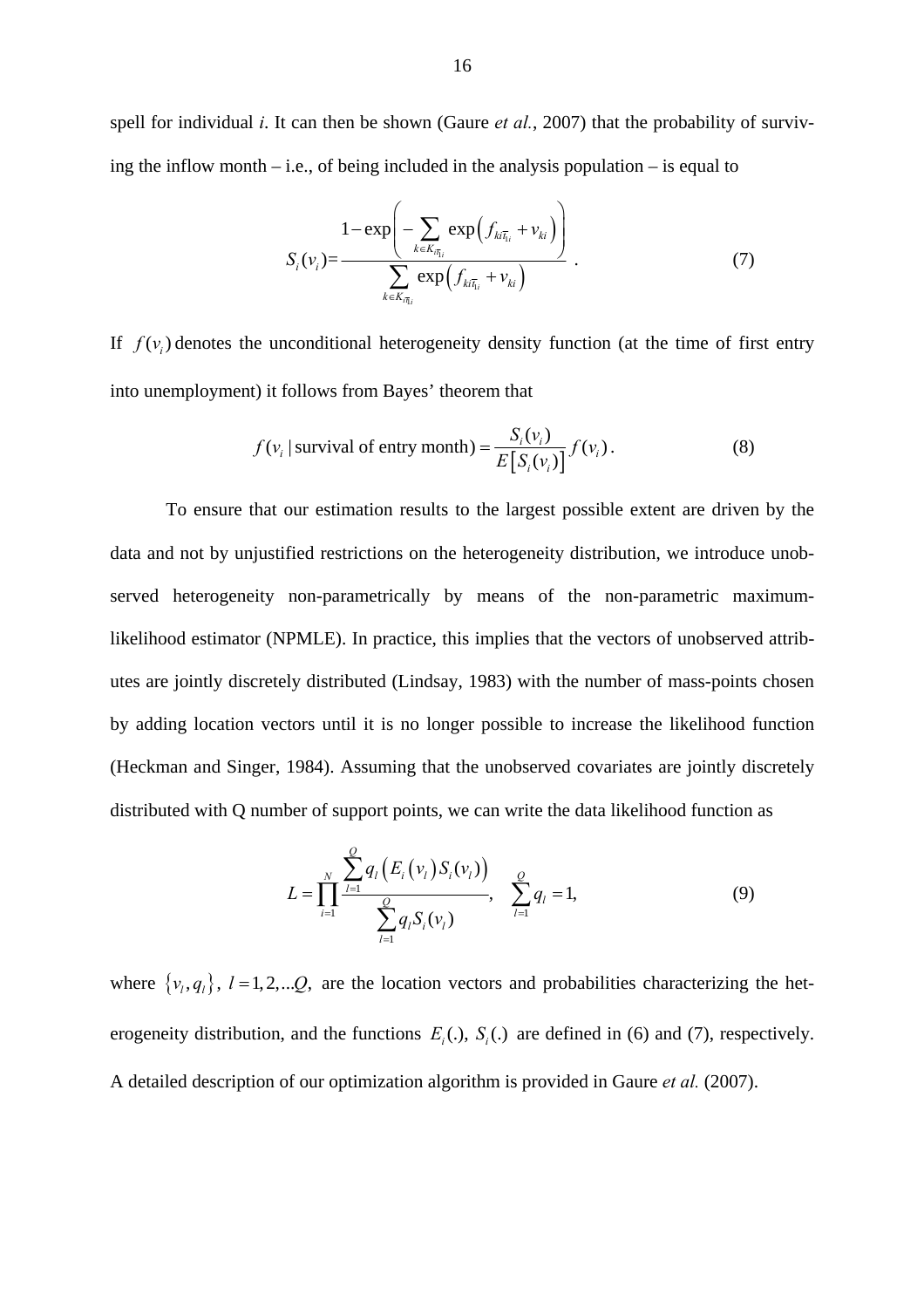# **4. Main Results**

Our model contains around 1,700 estimated parameters. Most of them are included solely for control purposes and are unimportant for the topics discussed in this paper. Hence, we do not present the results in any detail. A complete list of estimation results is posted on our website www.frisch.uio.no/docs/job\_search.html. Some alternative models and robustness checks are provided in the next section. In this section, we focus on key results related to duration dependence, UI institutions, ALMP treatment effects, and other results of economic interest. The results are presented in terms of individual parameter estimates (relative hazard rates) and full simulation exercises. We only present the results from the preferred model, which was selected on the basis of the Akaike information criterion (AIC); see Gaure *et al.* (2007) for a justification of this choice. This model required 27 support points in the heterogeneity distribution. We were able to obtain small increments in the likelihood function for further expansions of the heterogeneity distribution up to as much as 35 support points, but, as it turned out, the vector of estimated parameters hardly changed at all after the AIC was satisfied.

# **4.1 Duration dependence and the impact of past unemployment spells**

We start out presenting the so-called baseline hazards for the four events potentially occurring during job search; see Figure 2. The graphs are normalized on unity for the first duration month and display the degrees of duration dependencies during a *first* unemployment spell under "normal" (average) business cycle conditions. The baseline hazards are computed net of any direct UI exhaustion effects (see next subsection). There is clearly negative duration dependence in the employment, education, and ALMP participation hazards. The other-benefithazard is relatively stable, with weak negative duration dependence initially, followed by positive duration dependence. Our model also includes an interaction term between spell duration and a monthly labor market tightness indicator (see Section 2). We find that the degree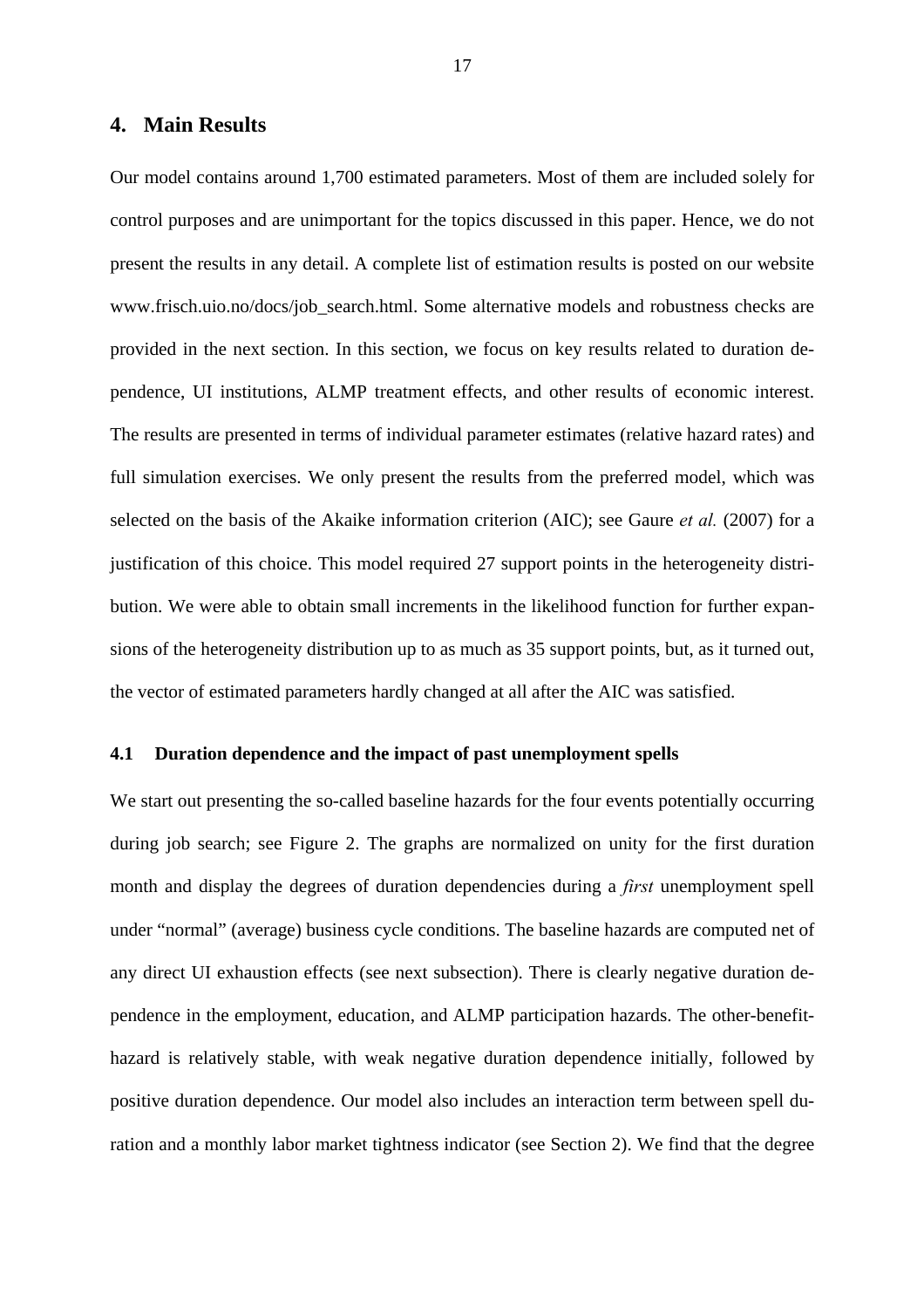of negative duration dependence in the job hazard is stronger the tighter the labor market (not shown), indicating that stigma associated with long-term unemployment is triggered faster in good times than in bad times. Moving from the worst observed to the best observed cyclical conditions implies that the job hazard rate of a long-term unemployed (12 months) relative to that of a new entrant declines by around 3.5 percent, ceteris paribus.<sup>3</sup>



Figure 2. The estimated unemployment duration effects on the hazard rates out of unemployment, with 95 percent confidence intervals.

Note: All effects are normalized on the first month and reflect relative changes in hazard rates as duration increases, ceteris paribus. The reported duration effects in panels 1-5 apply for a new entrant to unemployment (with no previous unemployment during the last three years) under "normal" business cycle conditions.

 Job search duration may also affect the quality of the expected job match. Figure 3 displays the estimated impacts of job search duration on subsequent earnings and employment

 $\overline{a}$ 

<sup>&</sup>lt;sup>3</sup> Unemployment experiences from previous spells are also allowed to causally affect the hazard rates out of unemployment provided that they were completed less than three years prior to the start of the ongoing spell (otherwise they are linked to the current spell only through the common vector of unobserved covariates). The impact of unemployment experience from previous spells on current hazard rates depend on the outcome of those spells. We do not report these results here, except noting that past short unemployment spells (less than 12 months) with successful outcomes (in the sense that they ended with a job) have negligible effects on the outcome of subsequent spells. Longer previous spells, and spells without a successful outcome, have more adverse effects on the outcome of subsequent spells, particularly if the spells are close in time.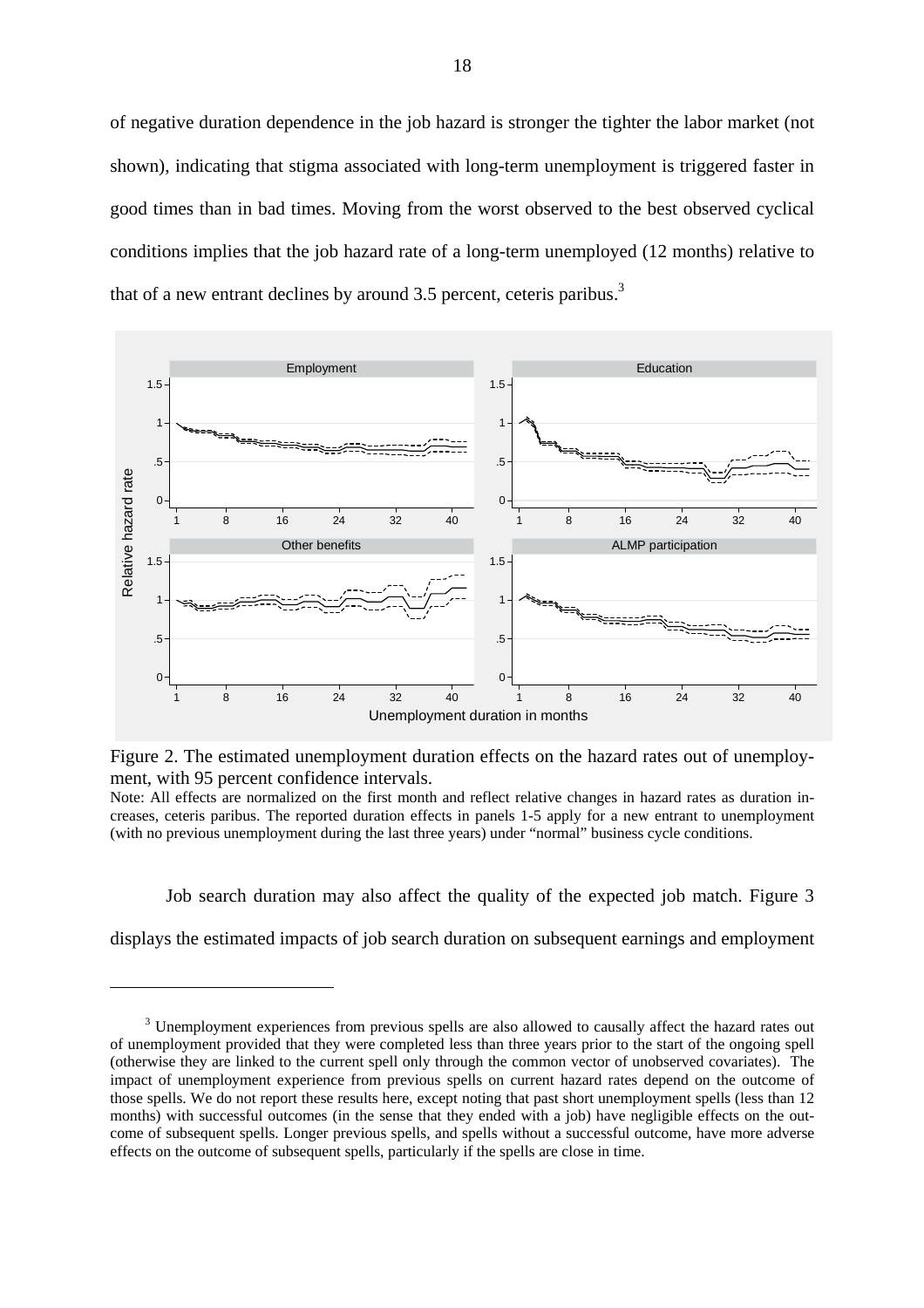stability. A key finding is that a longer job search period pays off in terms of higher expected earnings once a job is obtained. This is consistent with the notion that job search is a productive endeavor. However, there is no additional earnings gain associated with unemployment durations beyond approximately 6 months, and after 15 months the impact of lengthening the job search period becomes negative. The latter finding may reflect human capital depreciation, statistical discrimination against long-term unemployment, or a reduction in reservation wages arising from learning (more realistic assessment of earnings options) or from liquidity constraints. It is also worth noting that longer job search periods do apparently not result in *safer* jobs.



Figure 3. The impact of completed unemployment duration on earnings and employment stability, with 95 percent confidence interval

Job security improves rapidly with tenure. This is illustrated in Figure 4, where we display the estimated baseline hazard for the termination of jobs found after unemployed job search (note that we now measure employment duration, and not unemployment duration, on the horizontal axis). The monthly probability of ending a newly obtained employment status declines by around 70 percent during the first year of employment.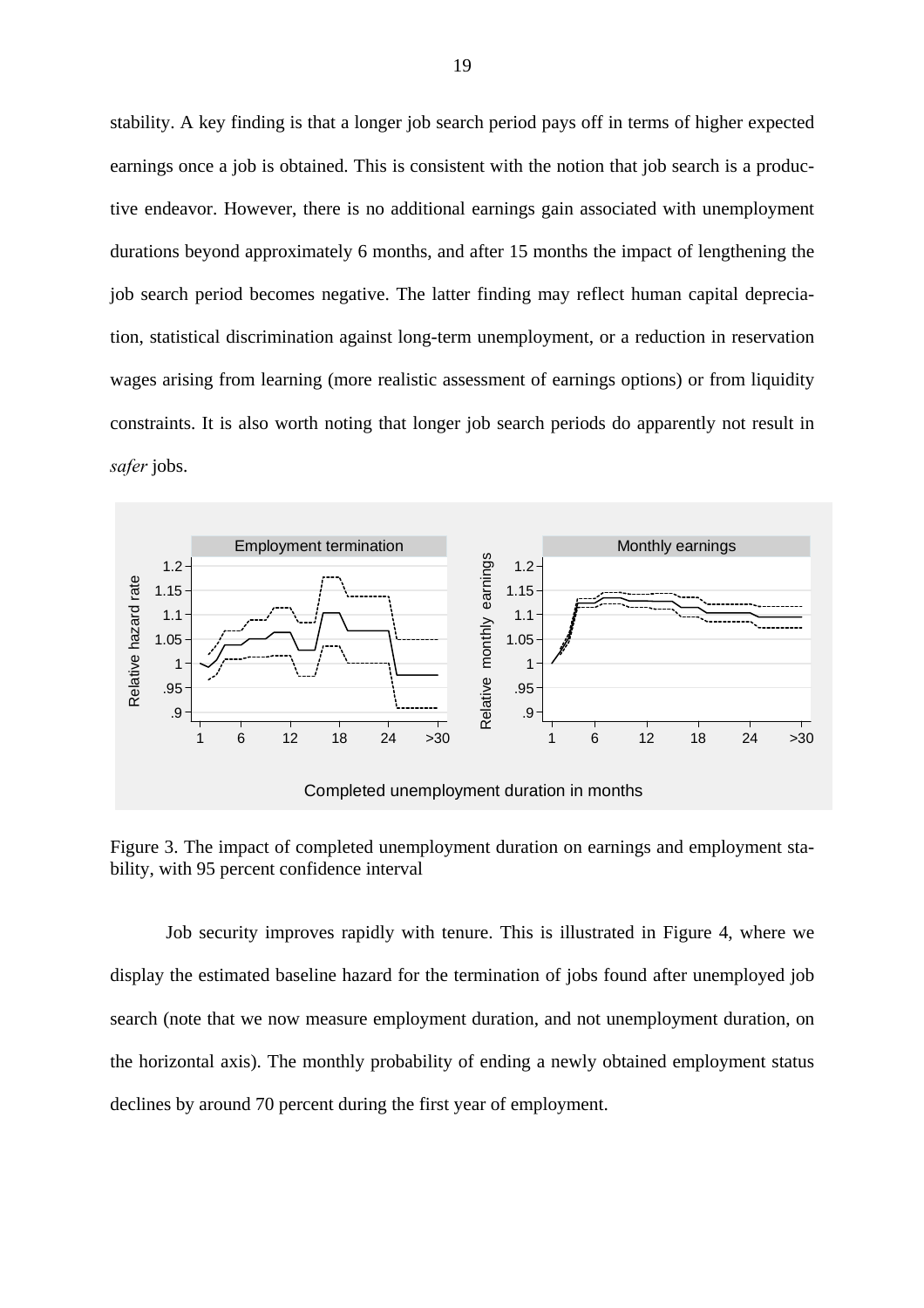

Figure 4. The estimated employment duration effect on the hazard rate out of employment, with 95 percent confidence intervals.

Note: The effect is normalized on the first month and reflect relative changes in hazard rates as employment duration increases, ceteris paribus.

# **4.2 The impacts of the UI system**

 $\overline{a}$ 

The UI system is represented in the model by UI regime dummy variables indicating eligibility to, and maximum duration of, benefits, and by a vector of dummy variables "counting down" to UI exhaustion during the six months just prior to benefit exhaustion.<sup>4</sup>

The effects of UI entitlement are presented in Tables 3 and 4. Compared with entrants eligible for 80 week UI benefits (UI claimants who entered before 1997), non-eligible entrants have lower employment and education hazards and a higher sickness/disability hazard. It is also worth noting that non-eligible job searchers tend to accept around 9 percent lower earnings than eligible job searchers, ceteris paribus. These effects must be interpreted with care since UI eligibility is not assigned randomly.<sup>5</sup> However, the causal impacts of the 1997 reform – extending the initial UI period for most job seekers from 80 to 156 weeks – are identi-

<sup>&</sup>lt;sup>4</sup> We also include a dummy indicating close contact between job searcher and case worker. This dummy is equal to one during UI application periods. An application period occurs when an eligible individual starts a new unemployment spell, unless he/she continues to draw on existing UI entitlements (if a previous spell was concluded less than 12 months ago). An application period also occurs after exhaustion of the initial 80 week period in the pre-1997 UI system; see Røed and Westlie (2007) for details. Application periods entail a relatively close contact with the employment office, including the sorting out of potential job opportunities.

<sup>&</sup>lt;sup>5</sup> UI eligibility requires that yearly labor earnings exceeded approximately 60,000 NOK in the year prior to the start of the unemployment spell (or that the average income during the past three years exceeded that amount).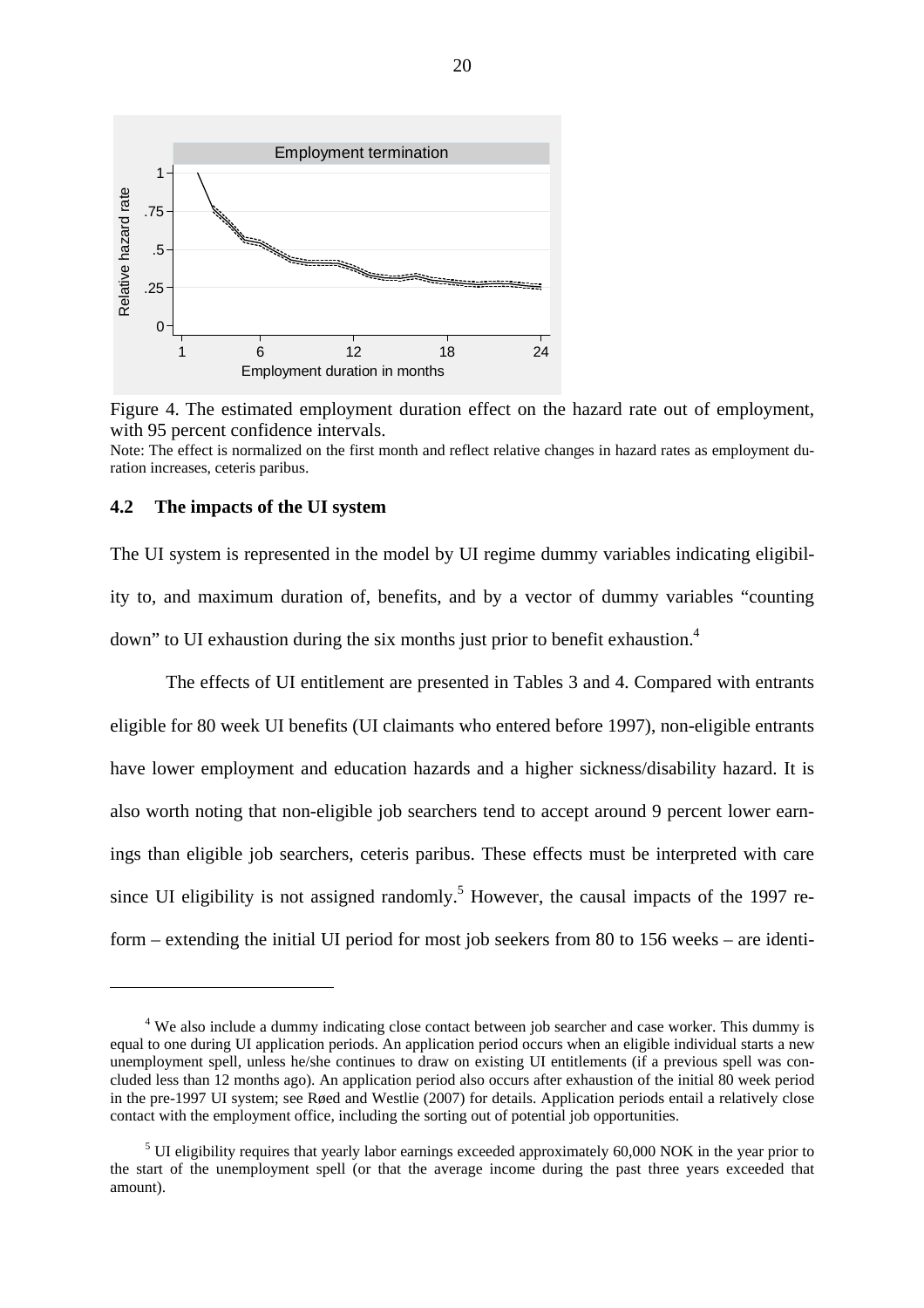fied, provided that cyclical fluctuations affected claimants and non-claimants in a similar fashion; see Section 3. It is clear from Table 3 that the reform caused negative shifts in all hazard rates out of unemployment, in line with the findings in Røed and Westlie (2007). Other things equal, the employment hazard fell by around 19 percent. It is also clear from Table 4 that the extension of the UI period caused an improvement in the quality of accepted jobs, conditional on unemployment duration. Earnings increased by around 5 percent, while the subsequent employment termination hazard declined by 3 percent.

| Table 3                                      |                                                         |       |          |       |          |       |          |       |  |
|----------------------------------------------|---------------------------------------------------------|-------|----------|-------|----------|-------|----------|-------|--|
|                                              | The effects of UI entitlements on hazard rates          |       |          |       |          |       |          |       |  |
|                                              | Other benefit<br><b>ALMP</b><br>Education<br>Employment |       |          |       |          |       |          |       |  |
|                                              | Est.                                                    | S.E.  | Est.     | S.E.  | Est.     | S.E.  | Est.     | S.E.  |  |
| UI regime in ongoing unemploy-<br>ment spell |                                                         |       |          |       |          |       |          |       |  |
| 80 weeks initial UI period (before<br>1997)  | ref.                                                    |       | ref.     |       | ref.     |       | ref.     |       |  |
| 156 weeks UI period (from 1997)              | $-0.188$                                                | 0.009 | $-0.417$ | 0.018 | $-0.357$ | 0.017 | $-0.113$ | 0.015 |  |
| No UI entitlements                           | $-0.190$                                                | 0.011 | $-0.030$ | 0.020 | 0.530    | 0.021 | 0.455    | 0.017 |  |

| Table 4                                       |                               |       |                      |       |
|-----------------------------------------------|-------------------------------|-------|----------------------|-------|
| The effects of UI entitlements on job quality |                               |       |                      |       |
|                                               | <b>Employment termination</b> |       | Log monthly earnings |       |
|                                               | Estimate                      | S.E.  | Estimate             | S.E.  |
| UI regime in completed unemployment spell     |                               |       |                      |       |
| 80 weeks initial UI period (before 1997)      | ref.                          |       | ref.                 |       |
| 156 weeks UI period (from 1997)               | $-0.032$                      | 0.012 | 0.049                | 0.003 |
| No UI entitlements                            | 0.024                         | 0.017 | $-0.090$             | 0.005 |

Figure 5 displays the estimated shape of the hazard rates in the run-up to UI exhaustion, relative to claimants with more than six months left of their UI period. Unsurprisingly, all hazard rates rise significantly as the moment of benefit exhaustion approaches. In addition both employment and education hazards remain at a relatively high level after exhaustion. An explanation for the drop in the hazards to other benefits and ALMP may be that those who remain unemployed after UI exhaustion also to a large extent have exhausted their options in terms of other benefits and ALMP offers.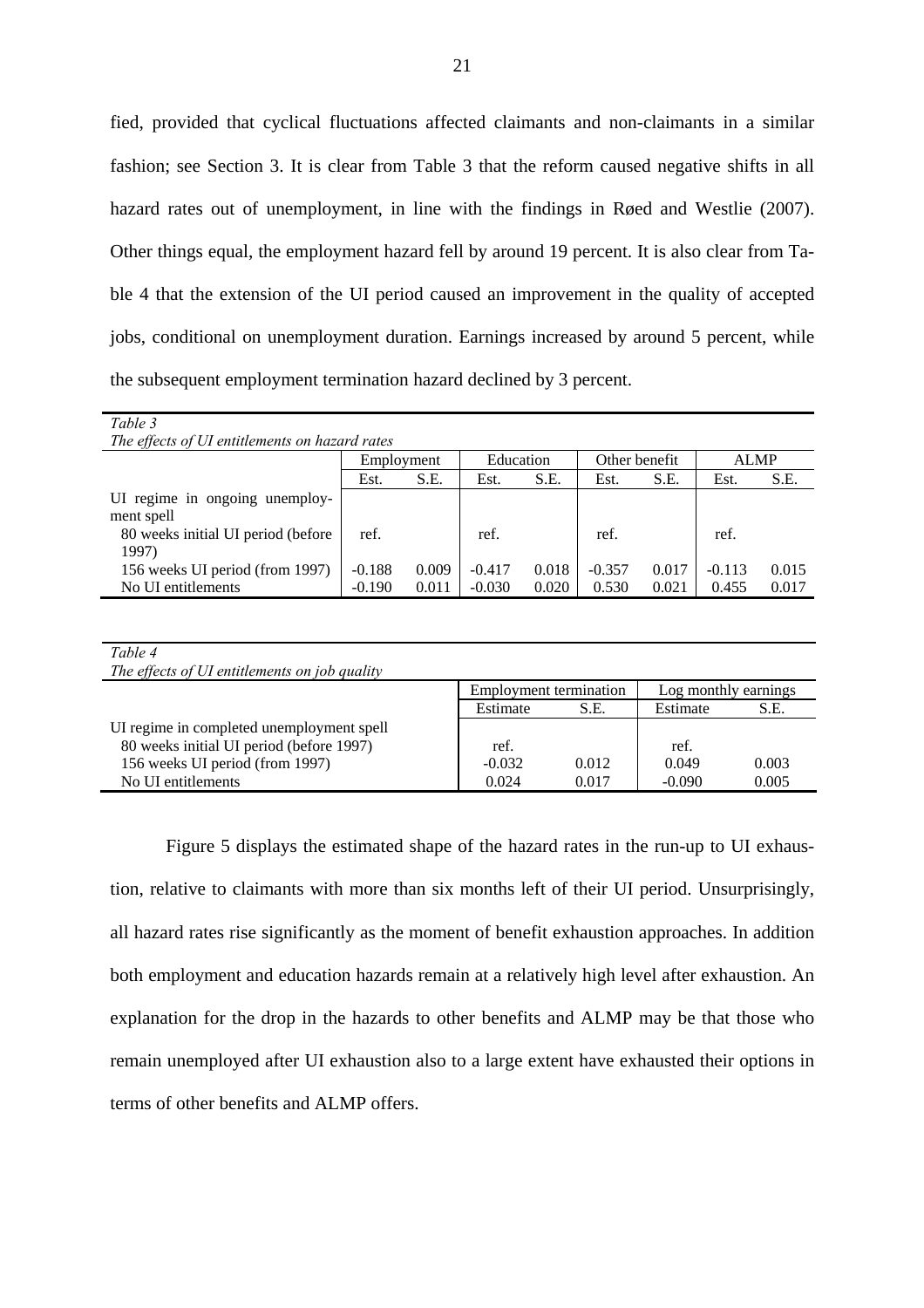

Figure 5. The impacts of UI exhaustion on hazard rates out of open unemployment, with 95 percent confidence intervals Note: The graphs are normalized on a situation with more than six months left of the UI period.

 Exhaustion of UI benefits also affects fastidiousness and reservation wages; see Figure 6. As expected, we find that realized earnings are significantly lower for jobs accepted in the run-up to UI exhaustion than for jobs accepted earlier in the unemployment spell. For jobs accepted during the last two months of the UI period, the earnings loss (compared to a situation with more than six months left) is close to 10 percent. This indicates that the reservation wage indeed declines significantly as UI entitlements are exhausted. However, jobs accepted *after* UI exhaustion are again associated with somewhat higher earnings and employment stability than jobs accepted in the run-up to exhaustion. A possible interpretation of this finding is that the impact of UI exhaustion on the reservation wage is really heterogeneous across individuals (in contrast to the model's assumption of a homogeneous effect), and that individuals with the largest responses are sorted out of unemployment during the exhaustion period.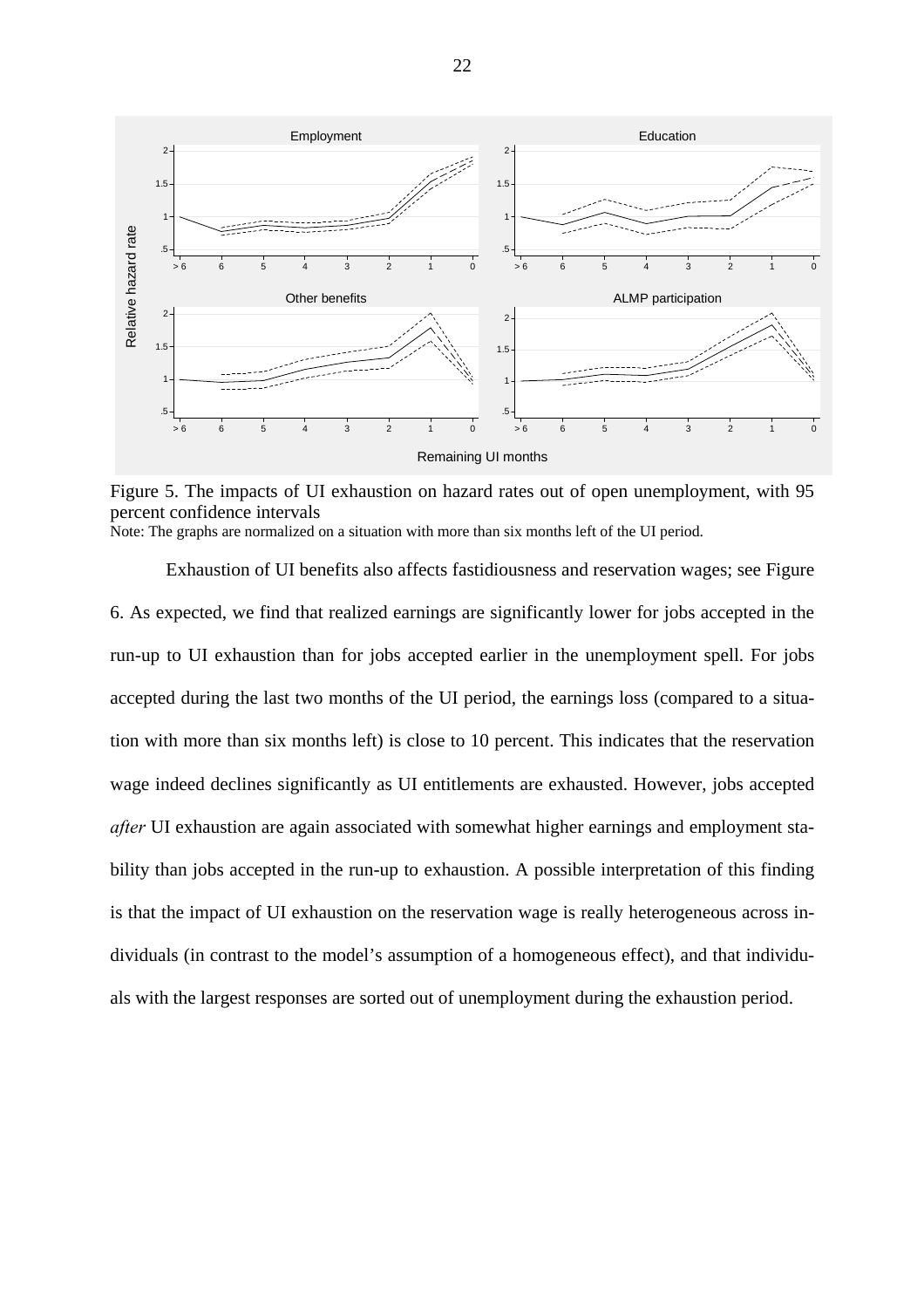

Figure 6. The impacts of UI exhaustion on the quality of the accepted job, with 95 percent confidence intervals Note: The graphs are normalized on a situation with more than six months left of the UI period.

 In order to summarize the impacts of the 1997 UI-reform, we perform a simulation exercise; i.e., we use the estimated model to simulate the outcomes (in terms of unemployment duration, destination state, and – if the destination state is employment – earnings and employment duration) of all insured unemployment spells under the old and the new regime, ceteris paribus. We restrict attention to the outcomes of the first unemployment spells only, since repeat spells are only partly modeled. In the simulation exercises, we keep business cycles and other time-varying covariates constant (at their mean levels), implying that we can eliminate the right-censoring problem present in the real data (we follow all spells for up to five years, even if they stretch beyond our data window). The pre and post reform simulations are different only with respect to the value of the appropriate regime variables, except that the calendar time effects in the treatment hazard are scaled such that they are equal to their estimated pre and post reform averages, respectively (implying that the treatment hazard is approximately 30 percent higher in the pre than in the post reform regime, ceteris paribus). In order to obtain confidence intervals for our simulation results, we use a parametric bootstrap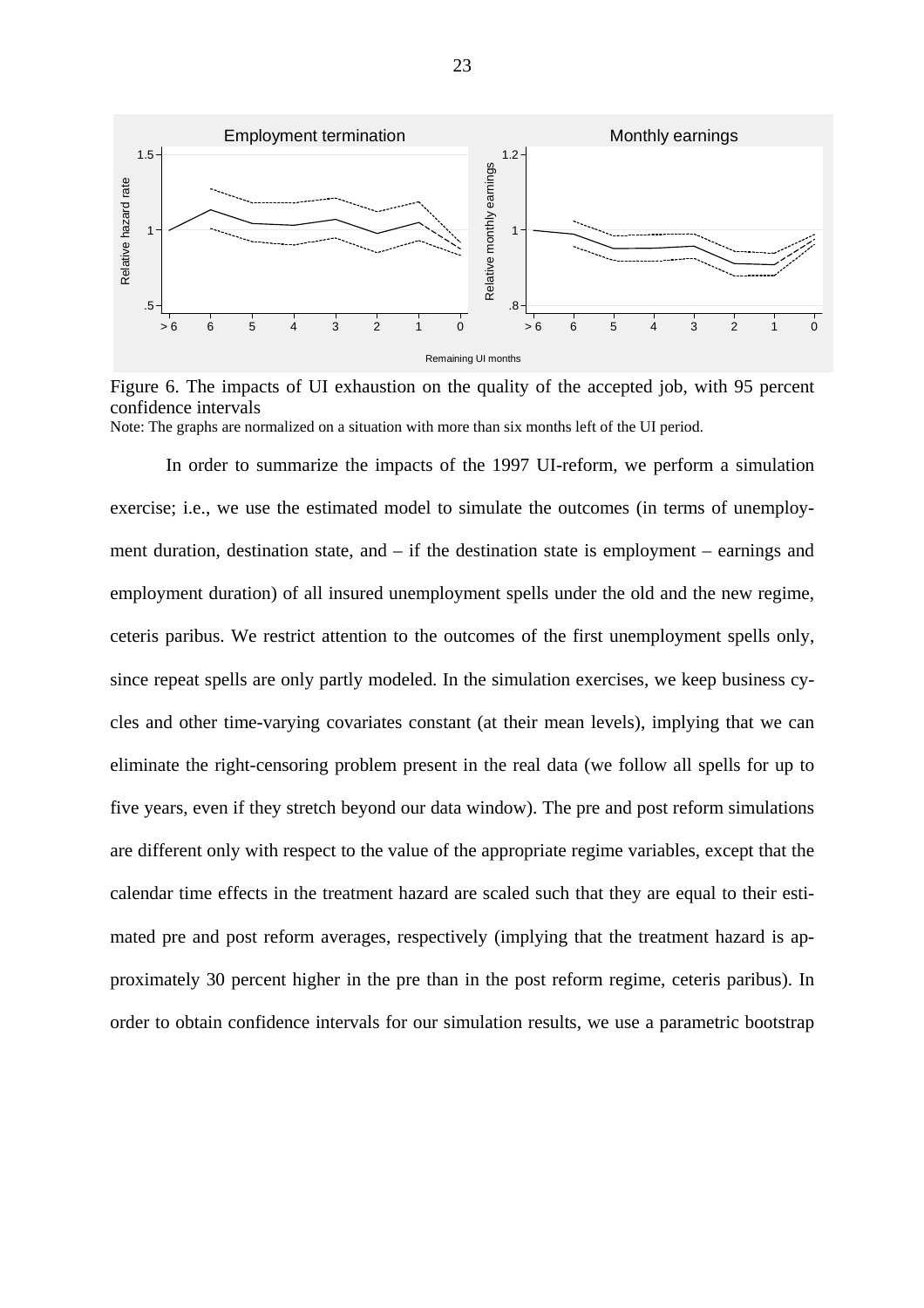procedure, i.e., we draw parameter estimates repeatedly from their joint normal distribution.<sup>6</sup> In total, we make 120 simulations under each regime, and calculate 95 percent confidence intervals for the statistics of interest. The results are provided in Table 5. They show that the reform (with longer maximum UI duration and weaker activity requirements) caused mean unemployment duration to increase by 1.8 months (around 27 percent). This is roughly in accordance with the findings reported by Røed and Westlie (2007). However, in contrast to Røed and Westlie (2007), we find that the rise in unemployment duration was accompanied by an increase in the proportion of unemployment spells ending with a transition to employment (by 2.7 percentage points). In line with the findings reported in Table 4, we also find that realized first-job-earnings increased by around 4.3 percent as a result of the reform.

| Table 5                                         |                   |                     |                   |
|-------------------------------------------------|-------------------|---------------------|-------------------|
| Simulated impacts of the 1997 UI reform         |                   |                     |                   |
|                                                 |                   | $\Pi$               | III               |
|                                                 | Based on the pre- | Based on the af-    | <b>Difference</b> |
|                                                 | 1997 system. All  | ter-1997 system.    | $(II-I)$          |
|                                                 | unemployed are    | All unemployed      | [95% CI in]       |
|                                                 | entitled to 2*80  | are entitled to 156 | brackets]         |
|                                                 | weeks of UI-      | weeks of UI-        |                   |
|                                                 | insurance         | insurance           |                   |
| Outcomes of the first unemployment spell        |                   |                     |                   |
| Percent of unemployment spells ending in        |                   |                     |                   |
|                                                 | 69.53             | 72.22               | 2.69              |
| Employment                                      |                   |                     | [2.01, 3.35]      |
| Education                                       | 14.63             | 12.81               | $-1.82$           |
|                                                 |                   |                     | $[-2.20, -1.34]$  |
| Other benefit                                   | 15.15             | 13.81               | $-1.34$           |
|                                                 |                   |                     | $[-1.82, -0.69]$  |
| Censored due to end of observation period       | 0.68              | 1.16                | 0.47              |
|                                                 |                   |                     | [0.35, 0.60]      |
| Mean duration of unemployment spells            | 6.61              | 8.41                | 1.80              |
|                                                 |                   |                     | [1.65, 1.97]      |
| Outcomes of the first employment spell          |                   |                     |                   |
| Mean monthly earnings first employment spell    | 30,813            | 32,132              | 1,319             |
|                                                 |                   |                     | [1086, 1510]      |
| Fraction of employment spells terminated within | 27.09             | 27.22               | 0.13              |
| first year after employment transition          |                   |                     | $[-0.75, 0.56]$   |

<sup>6</sup> We draw parameters attached to observed explanatory variables only, since heterogeneity parameters are not normally distributed; see Gaure *et al.* (2007). The drawings of parameter estimates are made by means of the Cholesky decomposition; *i.e.*, let *L* be a lower triangular matrix, such that the estimated covariance matrix is  $V = LL'$ . Let  $z_s$  be a vector of drawings from the standard normal distribution collected for trial *s*. Let  $\hat{b}$  be the vector of point-estimates. The parameters drawn for trial *s* are then given as  $b_s = \hat{b} + Lz_s$ .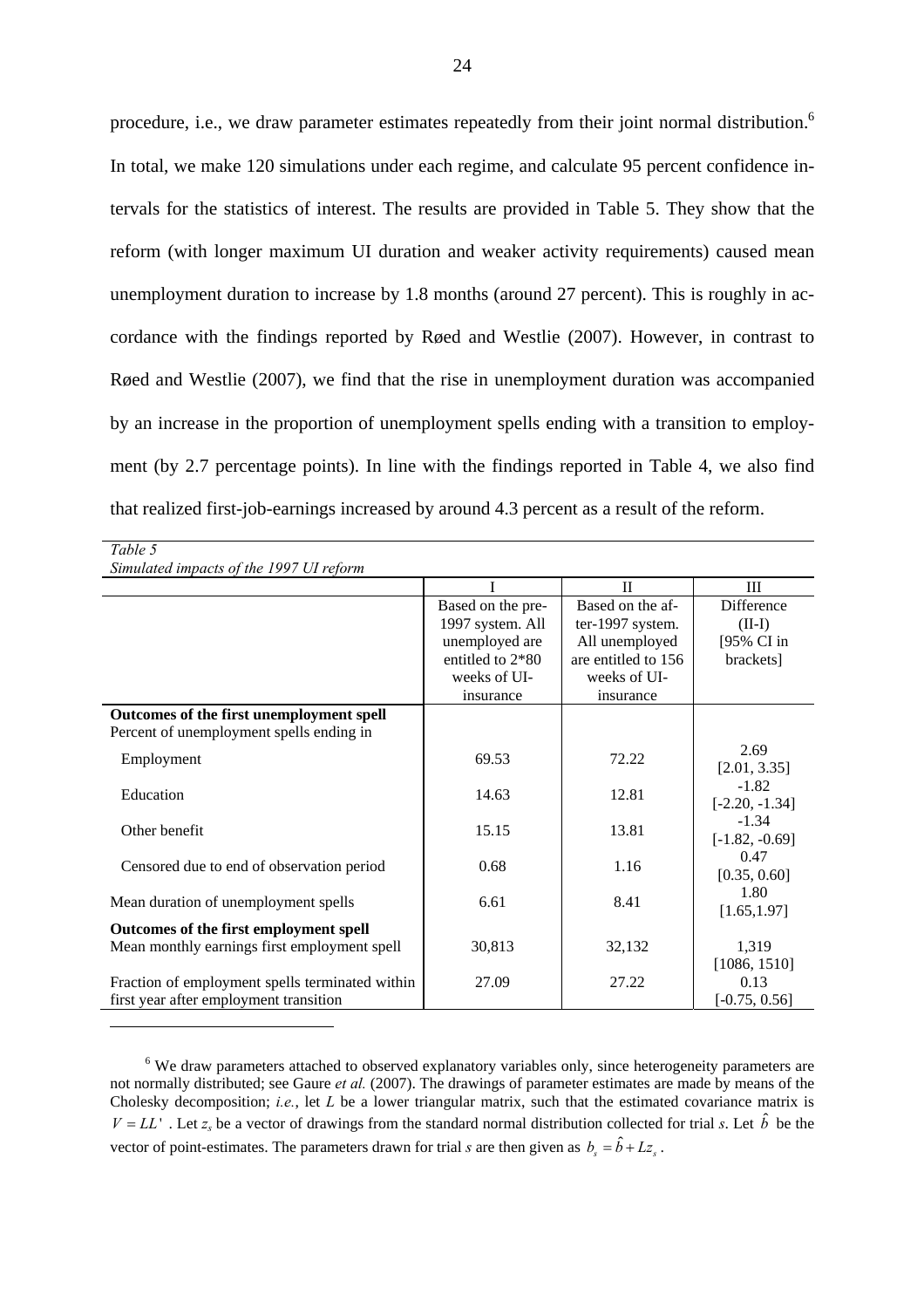### **4.3 The impacts of ALMP**

The estimated impacts of ALMP participation on events during the job search period are presented in Table 6. A key finding is that ALMP participation reduces the employment hazard sharply during the initial stages of participation (lock-in effect), but that the effect gradually becomes less negative as the treatment is continued. For a typical participant, the employment effect becomes positive after 5-6 months participation. ALMP also raises the employment hazard after completion of the program, compared to the pre-participation period (postprogram effect). A general finding is that the favorable effects of ALMP are largest for men and for persons with high education. The effects are also more favorable in a tight than in a slack labor market. The finding of a more favorable treatment effect the higher the educational attainment contrasts with the previously reported negative interaction effect reported by Røed and Raaum (2006). However, their analysis was limited to insured unemployment spells, and all exits from unemployment were aggregated into a single destination state.

| Table 6                                                                                      |            |       |           |       |               |       |             |       |
|----------------------------------------------------------------------------------------------|------------|-------|-----------|-------|---------------|-------|-------------|-------|
| Effects of ALMP participation on hazard rates during the participation period and afterwards |            |       |           |       |               |       |             |       |
|                                                                                              | Employment |       | Education |       | Other benefit |       | <b>ALMP</b> |       |
|                                                                                              | Est.       | S.E.  | Est.      | S.E.  | Est.          | S.E.  | Est.        | S.E.  |
| On-program<br>effect reference                                                               | $-0.363$   | 0.014 | $-0.285$  | 0.021 | $-0.753$      | 0.024 |             |       |
| $+$ deviation from 4 month<br>ongoing program duration<br>$(ln(duration) - ln(4))$           | 0.805      | 0.010 | 0.801     | 0.015 | 0.257         | 0.015 |             |       |
| $+$ male                                                                                     | 0.117      | 0.015 | $-0.077$  | 0.021 | 0.028         | 0.024 |             |       |
| + deviation from mean edu-<br>cation (years)                                                 | 0.045      | 0.004 | $-0.014$  | 0.006 | 0.039         | 0.008 |             |       |
| + deviation from mean cy-<br>clical conditions                                               | 0.323      | 0.057 | 0.771     | 0.089 | 0.131         | 0.090 |             |       |
| Post-program effect refer-<br>ence                                                           | 0.196      | 0.017 | 0.065     | 0.030 | 0.015         | 0.027 | 0.519       | 0.018 |
| $+$ deviation from 4 month<br>completed program dura-<br>tion $(ln(duration) - ln(4))$       | 0.174      | 0.012 | 0.228     | 0.023 | 0.022         | 0.018 | 0.076       | 0.011 |
| $+$ male                                                                                     | 0.014      | 0.020 | $-0.065$  | 0.036 | 0.074         | 0.028 | 0.182       | 0.018 |
| + deviation from mean edu-<br>cation (years)                                                 | 0.027      | 0.006 | 0.013     | 0.011 | $-0.020$      | 0.010 | 0.096       | 0.005 |
| + deviation from mean cy-<br>clical conditions                                               | 0.153      | 0.077 | 0.171     | 0.145 | 0.186         | 0.113 | 0.115       | 0.082 |
|                                                                                              |            |       |           |       |               |       |             |       |

Reference: female participant, 4 months program duration, 12 years education, and "normal" business cycle conditions.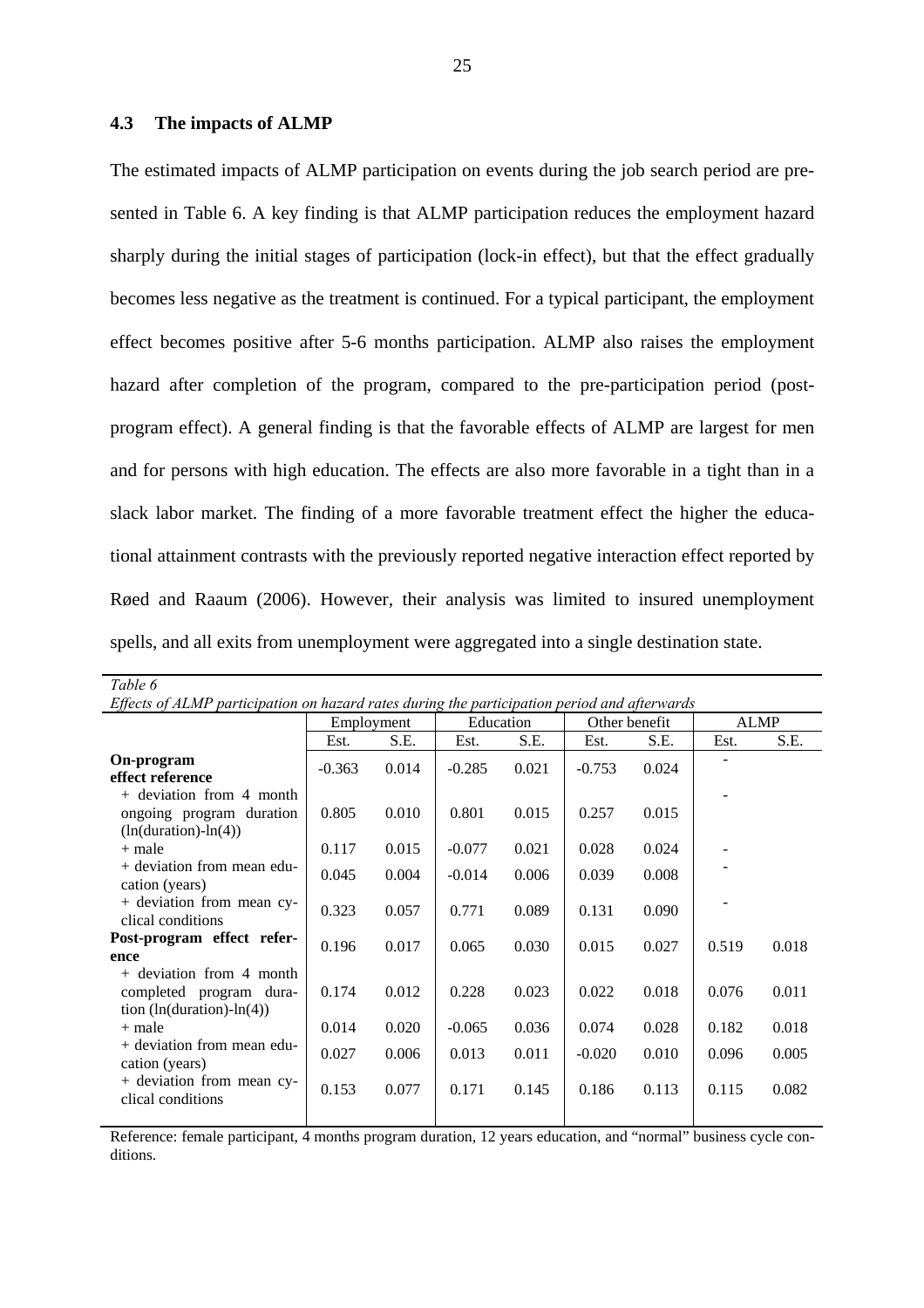Participation in ALMP also potentially affects the quality of a subsequent job; see Table 7. We find that very short ALMP's tend to have a negative impact on both earnings and job stability. For a typical worker, the earnings effect varies from minus five percent for very short programs (one month) to plus 10 percent for long programs (nine months). Longer programs also tend to improve job stability, with a reduction in the job termination hazard of around five percent, ceteris paribus.

| Table 7                                                        |                               |       |                      |       |  |  |  |  |
|----------------------------------------------------------------|-------------------------------|-------|----------------------|-------|--|--|--|--|
| Effects of ALMP participation on the quality of a realized job |                               |       |                      |       |  |  |  |  |
|                                                                | <b>Employment termination</b> |       | Log monthly earnings |       |  |  |  |  |
|                                                                | Estimate                      | S.E.  | Estimate             | S.E.  |  |  |  |  |
| <b>Effect of program reference</b>                             | 0.051                         | 0.019 | 0.040                | 0.005 |  |  |  |  |
| + completed program duration $(ln(duration) - ln(4))$          | $-0.138$                      | 0.012 | 0.070                | 0.003 |  |  |  |  |
| $+$ male                                                       | $-0.074$                      | 0.019 | $-0.019$             | 0.005 |  |  |  |  |
| + deviation from mean education (years)                        | $-0.016$                      | 0.006 | 0.006                | 0.001 |  |  |  |  |
| + deviation from mean cyclical conditions                      | $-0.025$                      | 0.068 | 0.030                | 0.022 |  |  |  |  |

Reference: female participant, 4 months program duration, 12 years education, and "normal" business cycle conditions.

 In order to evaluate the overall impact of ALMP, we perform a simulation exercise similar to the one described in the previous subsection, only this time we manipulate the impacts of ALMP. More specifically, we compare simulations based on the estimated model with simulations based on the same estimated model, with the important exception that ALMP is assumed irrelevant (the impacts on all final destination hazards are set to zero). The latter simulations represent the no-treatment-world, with the important qualification that it does not remove the effects that a given program structure may have on search behavior other than through *actual* participation. Note, however, that the group of participants is identified even in the no-treatment world, based on exactly the same sorting process as in the treatment world (the only difference is that treatment is completely irrelevant in the non-treatment world). This implies that we can compare the group of treated individuals with and without actual treatment. It also implies that we can characterize the sorting process into treatment.

The results are provided in Table 8. The first two columns summarize the outcomes for non-participants and participants *in the absence of any treatment effects*. The results indi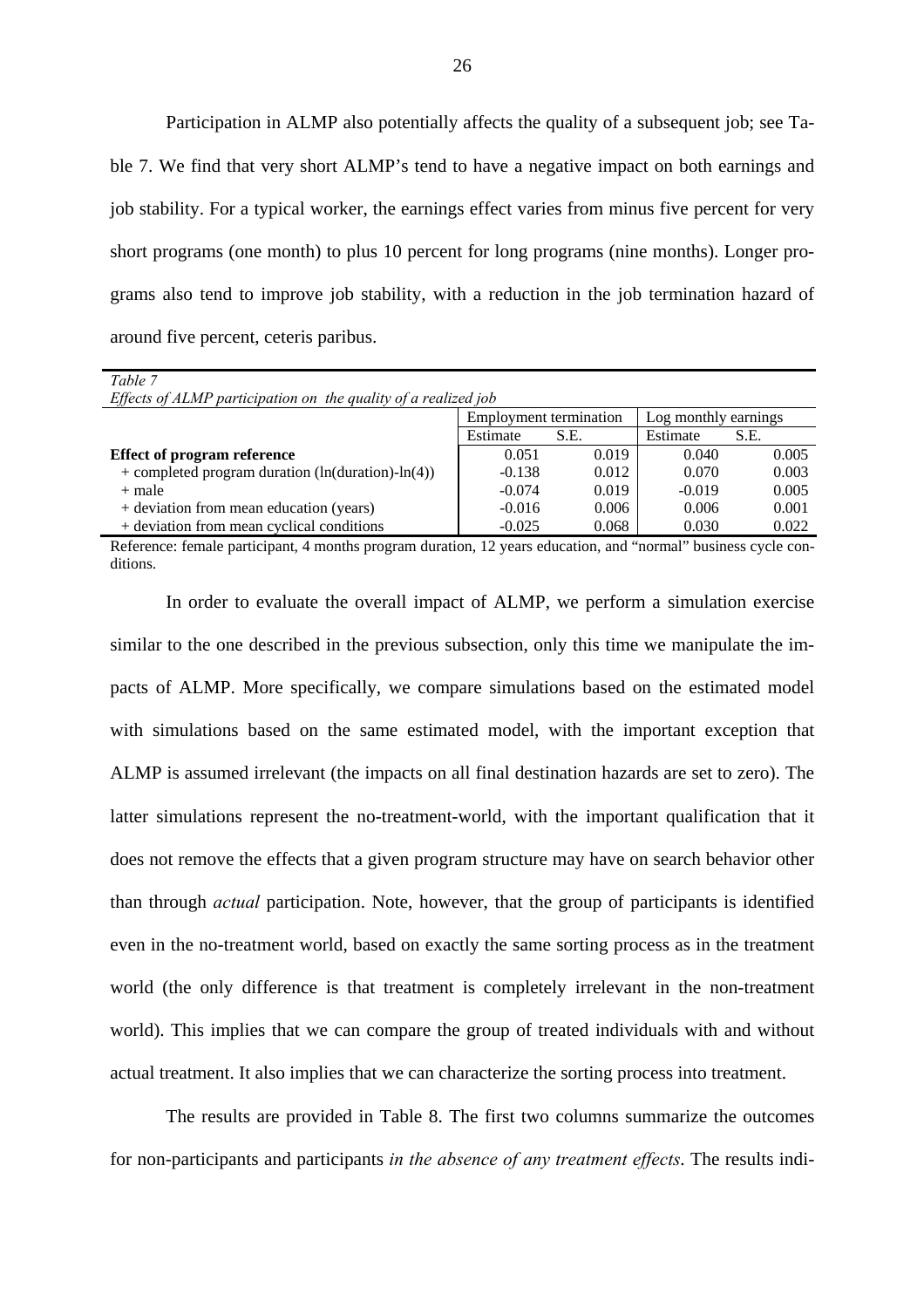cate that there is a negative selection into ALMP. Non-participants' likelihood of ending up in employment is on average 8.4 percentage points higher than those of the participants. Their subsequent earnings are around 11 percent higher. Non-participants' unemployment spells are also on average almost 9 months shorter than those of participants, but this primarily reflects that the participation probability rises with unemployment duration. The causal impacts of ALMP are assessed by comparing the outcomes for the group of participants in the treatment and non-treatment worlds, see Column IV. They show that program participation increases the probability that a job search period ends with a job by approximately 2 percentage points. It also increases the level of participants' realized monthly earnings by around 640 NOK, or 2.5 percent. However, these favorable effects come at the cost of an increase in expected unemployment duration (including the participation period) of around 1.2 months, or around 9 percent.

| Table 8                                       |                        |                                        |                           |                                                                   |
|-----------------------------------------------|------------------------|----------------------------------------|---------------------------|-------------------------------------------------------------------|
| Overall effects of ALMP participation         |                        |                                        |                           |                                                                   |
|                                               | $\overline{I}$         | I                                      | III                       | IV                                                                |
|                                               | $Non-$<br>participants | Participants<br>without<br><b>ALMP</b> | Participants<br>with ALMP | Effect of<br><b>ALMP</b><br>$(III-II)$<br>[95% CI in<br>brackets] |
| Outcomes of the first unemployment spell      |                        |                                        |                           |                                                                   |
| Percent of unemployment spells ending in      |                        |                                        |                           |                                                                   |
| Employment                                    | 55.69                  | 47.25                                  | 49.32                     | 2.07                                                              |
|                                               |                        |                                        |                           | [1.46, 2.79]                                                      |
| Education                                     | 25.72                  | 25.10                                  | 23.52                     | $-1.58$                                                           |
|                                               |                        |                                        |                           | $[-2.15, -0.93]$                                                  |
| Other benefit                                 | 18.16                  | 25.03                                  | 24.98                     | $-0.05$                                                           |
|                                               |                        |                                        |                           | $[-0.70, 0.60]$                                                   |
| Censored due to end of observation period     | 0.42                   | 2.62                                   | 2.18                      | $-0.43$                                                           |
|                                               |                        |                                        |                           | $[-0.63, -0.25]$                                                  |
| Mean duration of unemployment spells          | 5.19                   | 13.95                                  | 15.18                     | 1.23                                                              |
|                                               |                        |                                        |                           | [1.04, 1.41]                                                      |
| Share of population                           | 84.31                  | 15.69                                  | 15.69                     | 0.00                                                              |
|                                               |                        |                                        |                           | $[-0.16, 0.19]$                                                   |
| Outcomes of the first employment spell        |                        |                                        |                           |                                                                   |
| Mean monthly earnings first employment        | 27,967                 | 25,265                                 | 25,908                    | 642                                                               |
| spell                                         |                        |                                        |                           | [288, 1,043]                                                      |
| Percent of employment spells terminated       | 29.63                  | 35.12                                  | 36.54                     | 1.42                                                              |
| within first year after employment transition |                        |                                        |                           | [0.40, 2.58]                                                      |
| Overall earnings and costs first five years   |                        |                                        |                           |                                                                   |
| after entry into unemployment                 |                        |                                        |                           |                                                                   |
| A. Total mean earnings generated per partici- | 1,056,245              | 700,667                                | 689,739                   | $-10,928$                                                         |
| pant in ordinary (non-subsidized) jobs        |                        |                                        |                           | $[-20, 851, 371]$                                                 |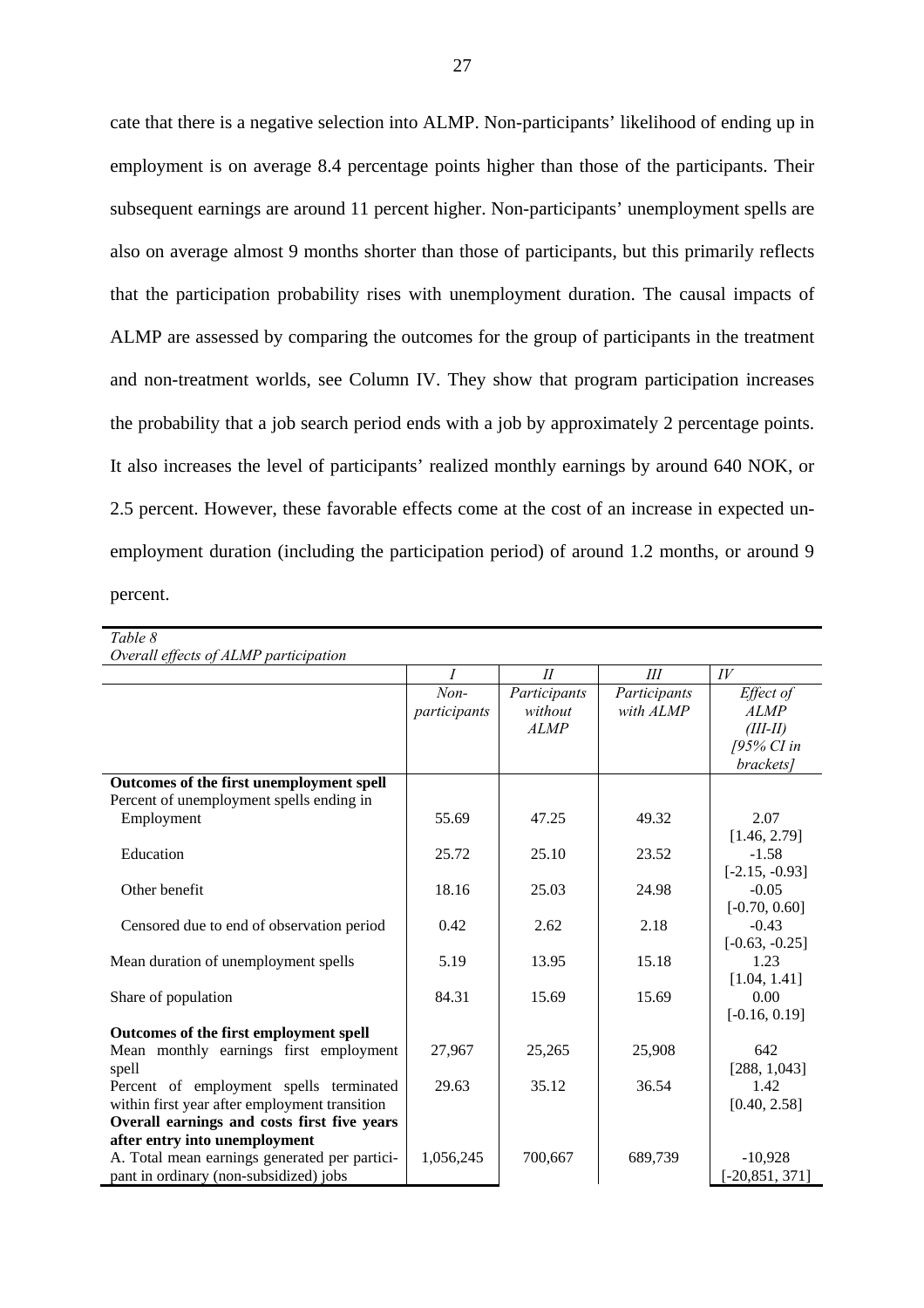28

#### *Table 8*

*Overall effects of ALMP participation* 

|                                             |              | II               | Ш            | IV                |
|---------------------------------------------|--------------|------------------|--------------|-------------------|
|                                             | $Non-$       | Participants     | Participants | Effect of         |
|                                             | participants | without          | with ALMP    | <b>ALMP</b>       |
|                                             |              | <b>ALMP</b>      |              | $(III-II)$        |
|                                             |              |                  |              | [95% CI in        |
|                                             |              |                  |              | brackets]         |
| Share of population                         | 73.45        | 26.55            | 26.55        | 0.00              |
|                                             |              |                  |              | $[-0.20, 0.18]$ . |
| Mean number of months in ALMP per par-      |              |                  | 5.73         |                   |
| ticipant                                    |              |                  |              |                   |
| Mean number of months in unemployment       | 9.85         | 19.33            | 20.47        | 1.14              |
|                                             |              |                  |              | [0.99, 1.23]      |
| Mean number of months in employment         | 38.39        | 27.72            | 26.73        | $-0.99$           |
|                                             |              |                  |              | $[-1.21, -0.71]$  |
| B. Total mean economic value generated      |              | $\boldsymbol{0}$ | 45,130       | 45,130            |
| through program participation (subsidized   |              |                  |              |                   |
| jobs) per participant                       |              |                  |              |                   |
| C. Total mean operating cost of ALMP per    |              | $\theta$         | 21,086       | 21,086            |
| participant                                 |              |                  |              |                   |
| D. ALMP net revenue per participant $(A+B-$ |              |                  |              | 13,116            |
| $\mathcal{C}$                               |              |                  |              | [3, 193, 24, 415] |

Note: Sum earnings are calculated on the basis of the assumption that the earnings levels remain constant within employment spell. Effect measures *per participant* (Column III) are calculated by dividing the difference between the ALMP and the non-ALMP worlds on the fraction of actual participants in the world with ALMP. Outcomes for ALMP participants in the non-ALMP world are computed by subtracting the effect (Column III) from the outcome with ALMP (Column I).

 In order to compare program benefits with program costs over a longer period of time, we simulate the progression of unemployment and employment spells for a full five-year period after entry into unemployment. Repeat spells start endogenously whenever a job termination is simulated. Individuals making transitions to education or other benefits are allowed to return to unemployment later on according to drawings from lotteries based on observed return-frequencies. A simple measure of the overall program effect is obtained by adding up all earnings generated from ordinary employment in the treatment and no-treatment worlds, respectively. This exercise indicates that over a five-year period, the adverse treatment effects (longer unemployment durations) dominate the favorable effects (higher employment and higher earnings). However, some ALMP's clearly involve work of direct economic value. Around 60 percent of the program activities are employment programs in which presumably useful work is carried out, and the economic value of this work should be included in a cost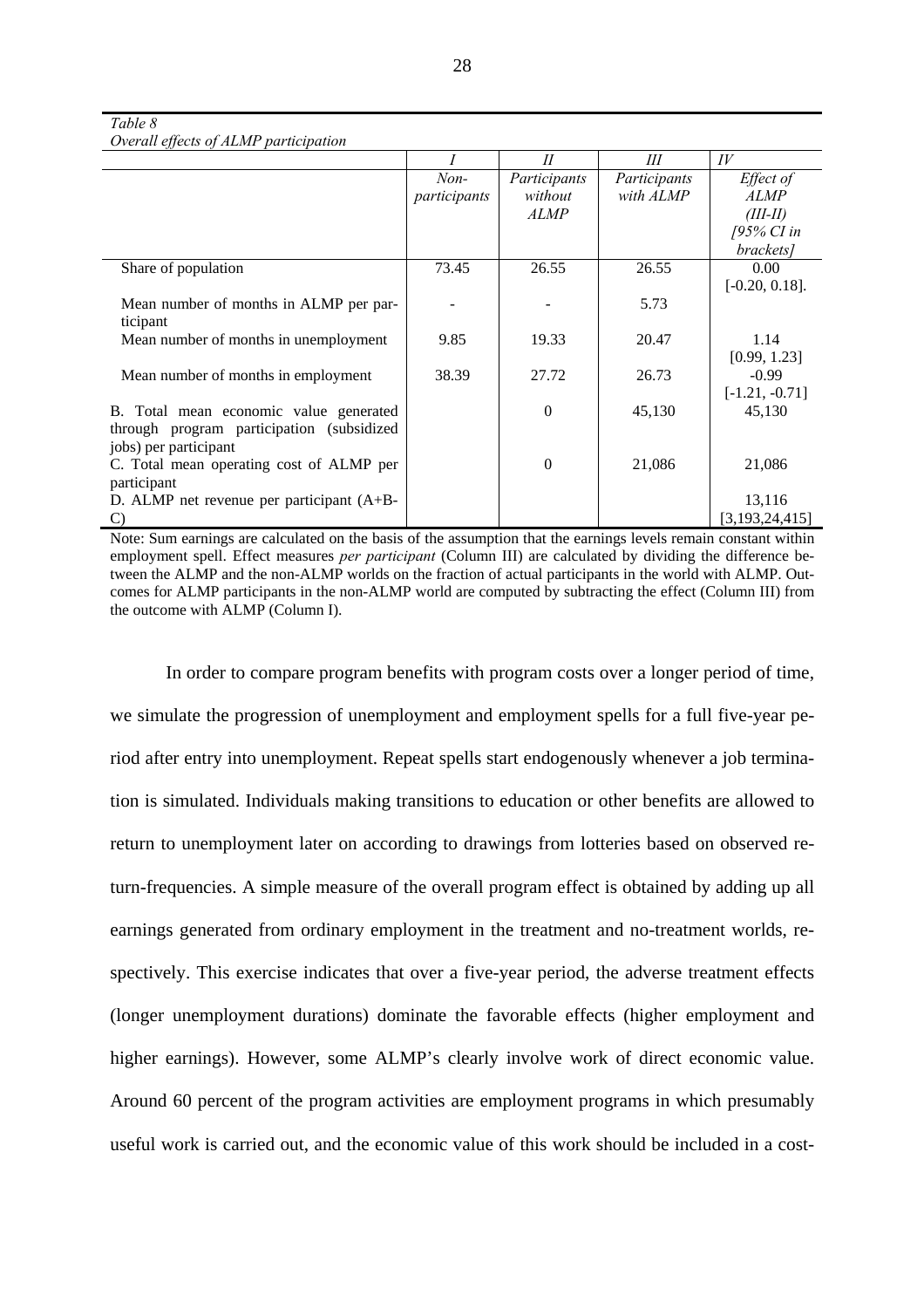benefit evaluation; see Jespersen *et al.* (2007). It is of course difficult to assess this value, but since the program provider does not face the total wage cost, it is probably well below the participants' full earnings potentials. Job subsidies to private sector jobs are typically limited to a maximum of 50 percent of the wage bill, suggesting that the value of the work is likely to exceed 50 percent of actual earnings for these jobs. For work training schemes, the subsidy may be as high as 100 percent. The calculations provided in Table 8 are based on the assumption that subsidized work on average is worth 50 percent of the earnings level predicted for non-subsidized work. ALMP also involves administrative costs. Cost assessments made by the Public Employment Service (PES) suggest that the mean cost of providing ALMP in Norway – excluding all payments received by the participant – amounts to 3,620 NOK per month.<sup>7</sup> Taking both the value of work within programs and the administrative costs of providing them into account, a simple comparison of costs and benefits during a five year period (upon entering unemployment) suggests that the programs are cost-effective. However, this conclusion is highly sensitive towards the valuation of work carried out within employment programs. For the cost-benefit analysis to yield a positive result, this value must on average exceed around 35 percent of expected earnings in non-subsidized jobs.

### **4.4 The role of human capital, economic incentives and family situation**

 $\overline{a}$ 

The job seeker's human capital is of great importance, both with respect to the duration and outcome of the unemployment spell and with respect to job quality. Higher education and more work experience (conditional on age) imply shorter unemployment and higher probability of getting a job, and also higher earnings and more secure employment given that a job is found. Comparing, for example, a PhD education with a 12 year secondary education, the job

 $7$  The average monthly operating cost is stipulated to 662 NOK for work training and 8,208 for classroom training. Work training amount to 60.8 percent of all programs in our data window which makes the average cost  $662*0.608+8208*0.392 = 3,620$  NOK per month.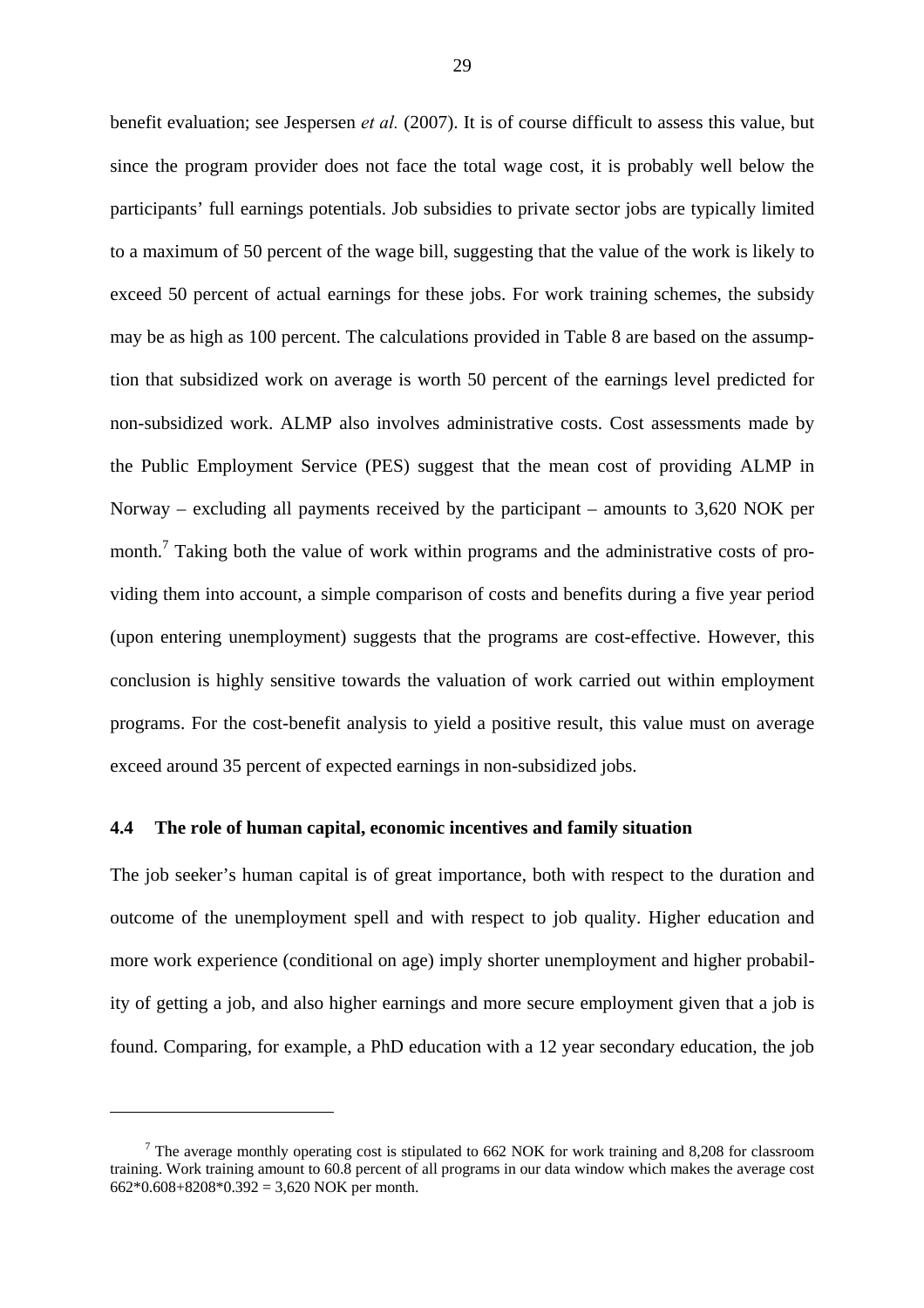hazard is approximately 40 percent higher, the earnings level is 42 percent higher, and the employment termination hazard is 47 percent lower, ceteris paribus.

It is difficult to evaluate the impacts of economic incentives embedded in the level of UI payments, since the benefit variation in our data is non-random. The estimated UI benefit elasticity in the employment hazard is -0.039 (0.001) (standard error in parenthesis). In the earnings equation, the elasticity is estimated to the negligible level of -0.004 (0.0005). However, the former of these estimates is much smaller than previously found on similar data with exploitation of random-assignment-like variation in UI benefits (Røed and Zhang, 2003; 2005); hence we view our results at this point with suspicion.

We also investigate the impact of the realized earnings level  $-$  i.e. the draw from the individual log-normal earnings distribution – on the employment termination process. The elasticity of the employment termination hazard with respect to the earnings level is estimated to 0.254 (0.016), i.e., a 10 percent increase in monthly earnings implies a 2.5 percent increase in the job termination hazard. This positive relationship is most likely driven by involuntary job terminations, and indicates that higher earnings (conditional on human capital variables) to some extent compensate for insecure jobs.

We have found that family situation – in terms of the number and age of children – has a substantial impact on the behavior of women, but virtually no impact on the behavior of men. For women without children, we find that the job hazard rate is almost identical to that of otherwise identical men. However, upon obtaining a job, men's earnings are approximately 17 percent higher than women's earnings, ceteris paribus. Having responsibility for small children reduces the women's job hazards and earnings substantially. For example, a having a single child aged 4-6 reduces the female job hazard by 41 percent and the earnings level by 12 percent.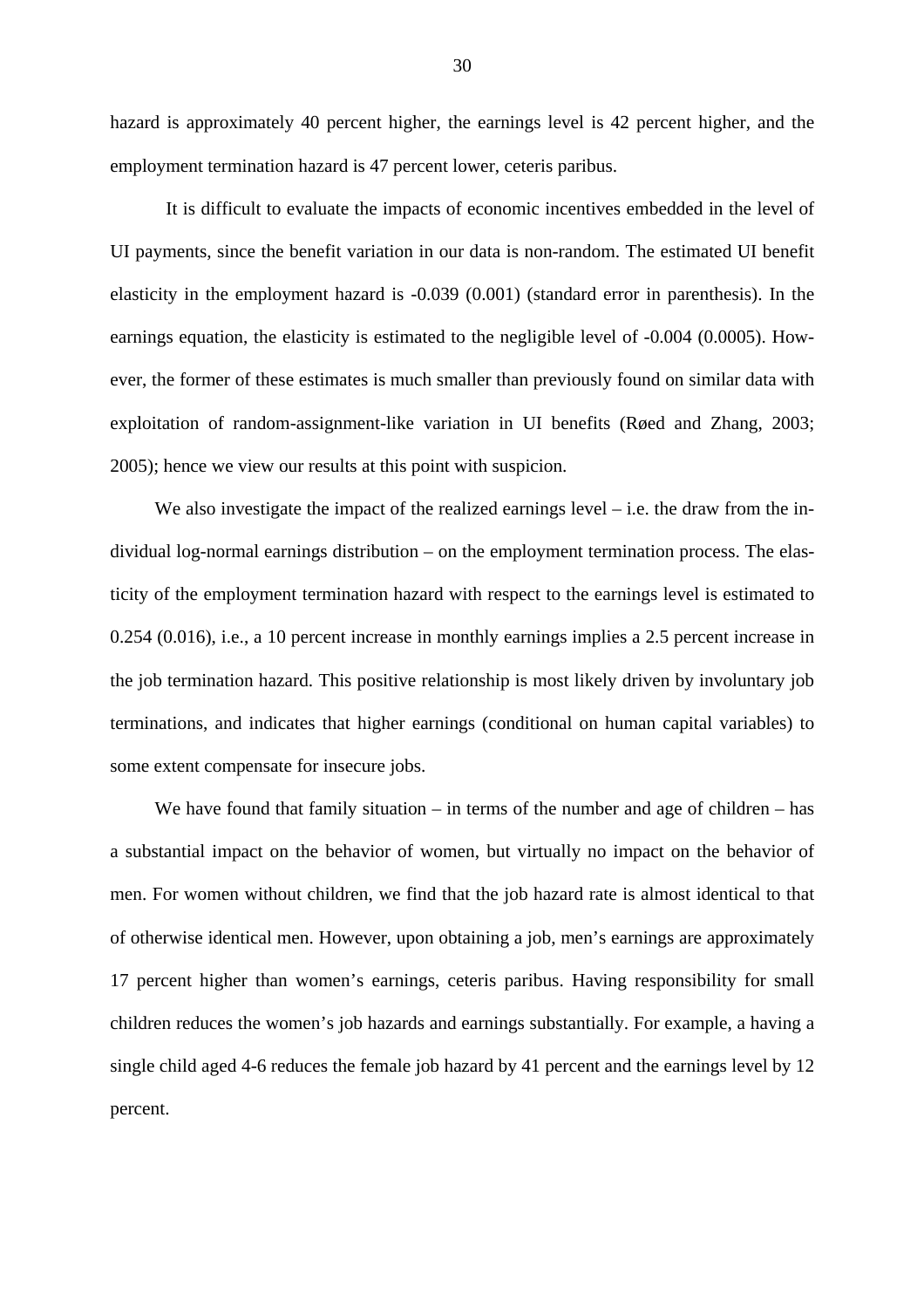# **4.5 Unobserved heterogeneity**

 $\overline{a}$ 

The correlation structure of the six random individual effects is described in Table 9. We report rank correlation (Kendall's  $\tau$ ) to avoid the excess influence that low-probability extreme (and imprecisely estimated) locations would have on standard correlation measures.<sup>8</sup> There seems to be a positive unobserved selection into ALMP in the sense that the treatment propensity correlates positively with employment propensity. Unsurprisingly, the employment propensity also correlates positively with earnings and negatively with employment termination propensity.

| Table 9                                                         |           |                |             |                           |              |  |  |  |
|-----------------------------------------------------------------|-----------|----------------|-------------|---------------------------|--------------|--|--|--|
| Unobserved heterogeneity - Rank correlation (Kendall's $\tau$ ) |           |                |             |                           |              |  |  |  |
|                                                                 | Education | Other benefits | <b>ALMP</b> | Employment<br>termination | Log earnings |  |  |  |
| Employment                                                      | $-0.043$  | $-0.066$       | 0.323       | $-0.102$                  | 0.315        |  |  |  |
| Education                                                       |           | 0.227          | 0.404       | 0.256                     | $-0.124$     |  |  |  |
| Other benefits                                                  |           |                | 0.025       | 0.546                     | $-0.250$     |  |  |  |
| <b>ALMP</b>                                                     |           |                |             | 0.008                     | 0.197        |  |  |  |
| <b>Employment termination</b>                                   |           |                |             |                           | $-0.244$     |  |  |  |

 Unobserved heterogeneity also explains a substantial fraction of earnings dispersion across individuals. From Table 2, we have that the overall standard deviation of log earnings is 0.602. By including observed covariates in a log-normal earnings regression, the standard deviation is reduced to 0.539 (not shown). Through the inclusion of unobserved heterogeneity, the estimated standard deviation in the person-specific log earnings distribution is further reduced to 0.386 (not shown). This nevertheless implies that each individual is subject to substantial earnings variability.

<sup>&</sup>lt;sup>8</sup> Kendall's  $\tau$  is computed on the basis of all possible pairs of individuals  $(i,j)$  that can be formed on the basis of the estimated heterogeneity distribution. A pair  $\{(v_{ki}, v_{li}), (v_{ki}, v_{li})\}$  said to be concordant with respect to variables  $(k, l)$  if  $(v_{ki} - v_{kj})(v_{li} - v_{lj}) > 0$  and discordant if  $(v_{ki} - v_{kj})(v_{li} - v_{lj}) < 0$ . Let  $c_{kl}$  be the number of concordant pairs and let  $d_{kl}$  be the number of discordant pairs. We then compute Kendall's  $\tau$  as  $\tau_{kl} = \frac{c - d}{d}$  $\tau_{kl} = \frac{c - d}{c + d}$ . Note that we disregard the fraction  $\sum_{s=1}^{Q} q_s^2$  $\sum_{s=1}^{Q} q_s^2$  of identical pairs drawn from the same location vector.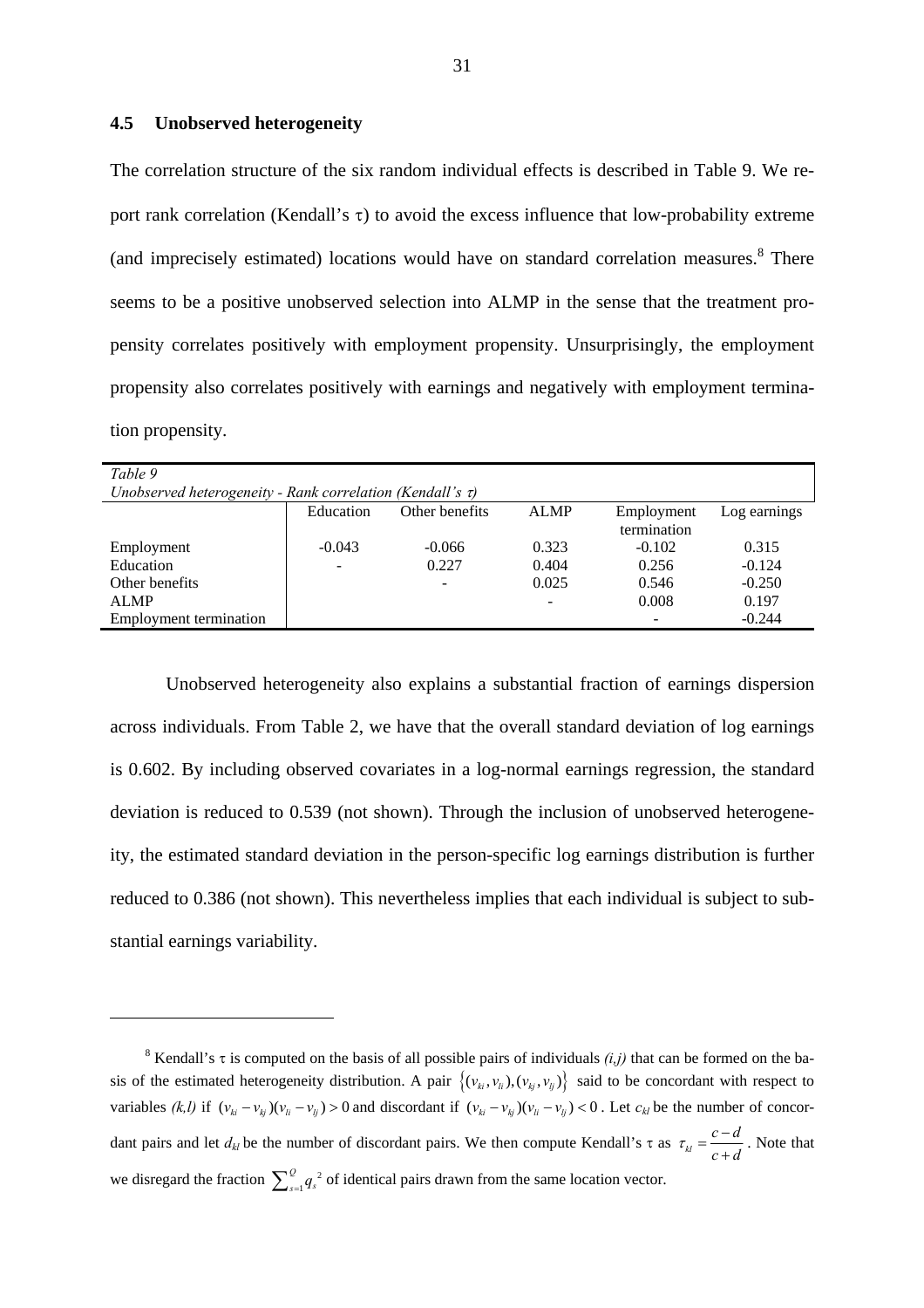# **5. Alternative model specifications and robustness**

We have estimated a number of alternative models, both to test particular hypothesis of economic interest and to assess the robustness of our results. In this section we briefly describe these alternative models and the corresponding estimation results. Complete results from all the estimations described in this section can be downloaded from our web site www.frisch.uio.no/docs/job\_search.html.

# **5.1 Liquidity constraints**

Existing empirical evidence indicates that the behavioral impacts of UI insurance depend on the prevalence of liquidity constraints (Chetty, 2008). For a large fraction of unemployment entrants in our dataset (those entering after 1994), we have register-based information on their own, as well as their family members', bank accounts at the end of the year prior to the year of entry into unemployment. We define liquidity as the sum of the family account balances divided by the square root of the number of family members. We then divide the analysis population in two equally sized groups; those with liquidity above the median and those with liquidity below the median. We estimate a version of the model described in Section 3 where all incentive and duration dependence parameters are allowed to vary between these two groups. The most important differences between the two groups are; first, that the transition rate to other benefits is significantly higher for job seekers with poor liquidity; second, that liquidity-constrained individuals exhibit stronger negative duration dependence in the hazard rate to employment; and third, that these individuals also lose a subsequent job much faster than non-constrained individuals. These findings may reflect that poor liquidity actually *results from* weak labor market attachment in the past, which is also associated with high exit probability through other benefits and rapid discouragement. We find no evidence that job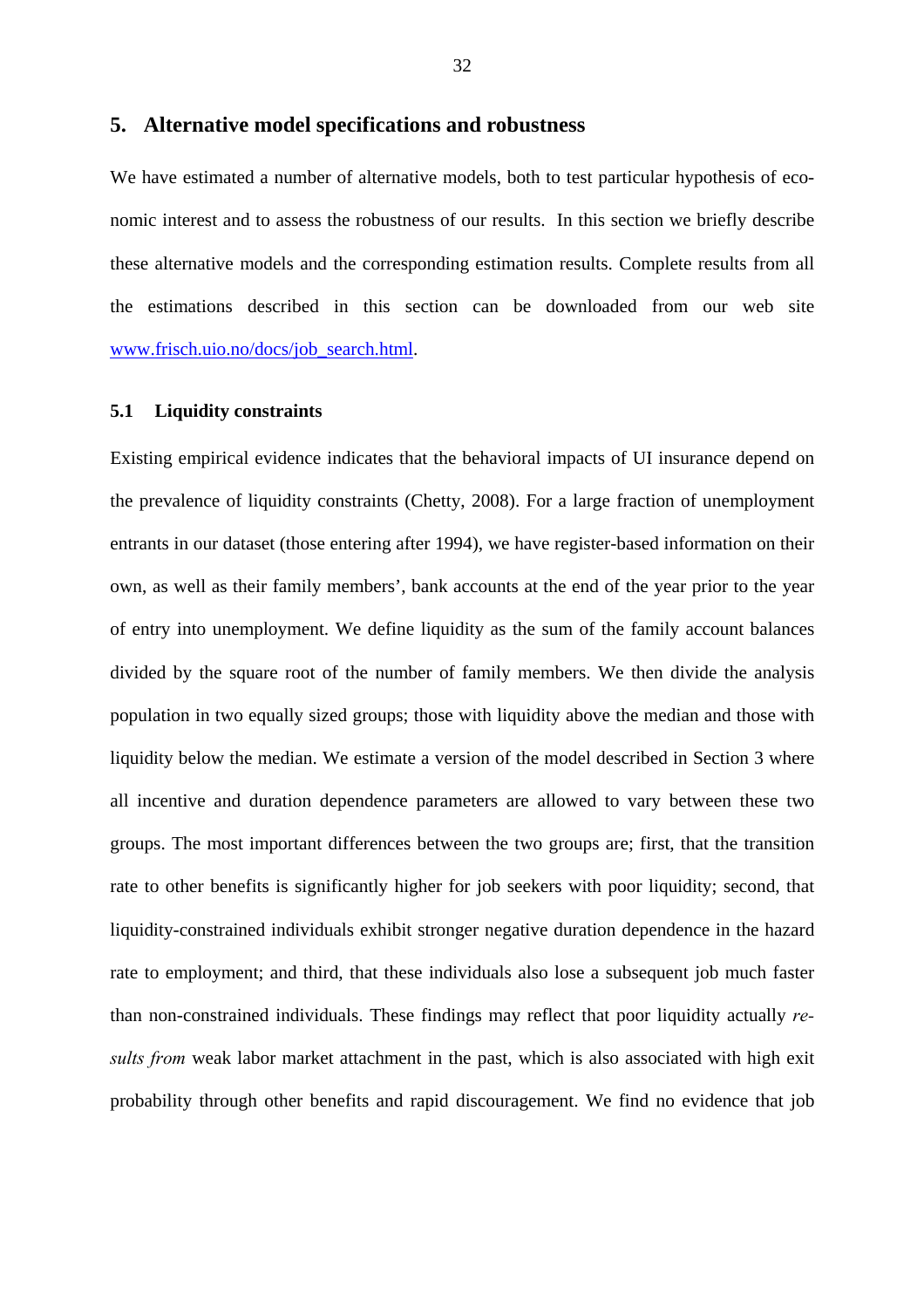seekers with poor liquidity responded particularly strongly to UI exhaustion or to the UI reform in 1997.

### **5.2 Non-modeled re-entries**

As explained in Section 3, re-entries into unemployment (repeat spells) are endogenously modeled insofar as they follow from the termination of an observed employment spell. However, the data also include a number of non-modeled re-entries into unemployment, namely those occurring after transitions to education or sickness/disability. These re-entries are thus treated as determined outside the model (exogenous). Since the process of re-entry may be driven by the same unobserved characteristics that determine modeled outcomes, this represent a potential source of sorting bias. To assess the importance of this problem we also estimate the model without including non-modeled re-entry spells. It turns out, however, that while the inclusion of these spells does have some impact on the estimated effects of past unemployment (lagged duration dependence) it only has minor impacts on the parameters discussed in this paper.

# **5.3 Part-time work**

UI claimants are obliged to report any part-time or occasional work that they perform while claiming benefits. If the earnings are X percent of previous full-time earnings, the benefit for the corresponding period is also reduced by X percent. These part-time work spells are recorded in the data, and in one version of the model we have included transitions to part-time work as an additional endogenous event (in exactly the same fashion as we include ALMP; see Section 3). The results from this exercise indicate that part-time and occasional work may serve as important stepping-stones towards more satisfactory employment. Otherwise, the results are very similar to those reported in Section 4. The reason why we left part-time work out of our preferred model is that we suspect measurement errors to be large. In particular, we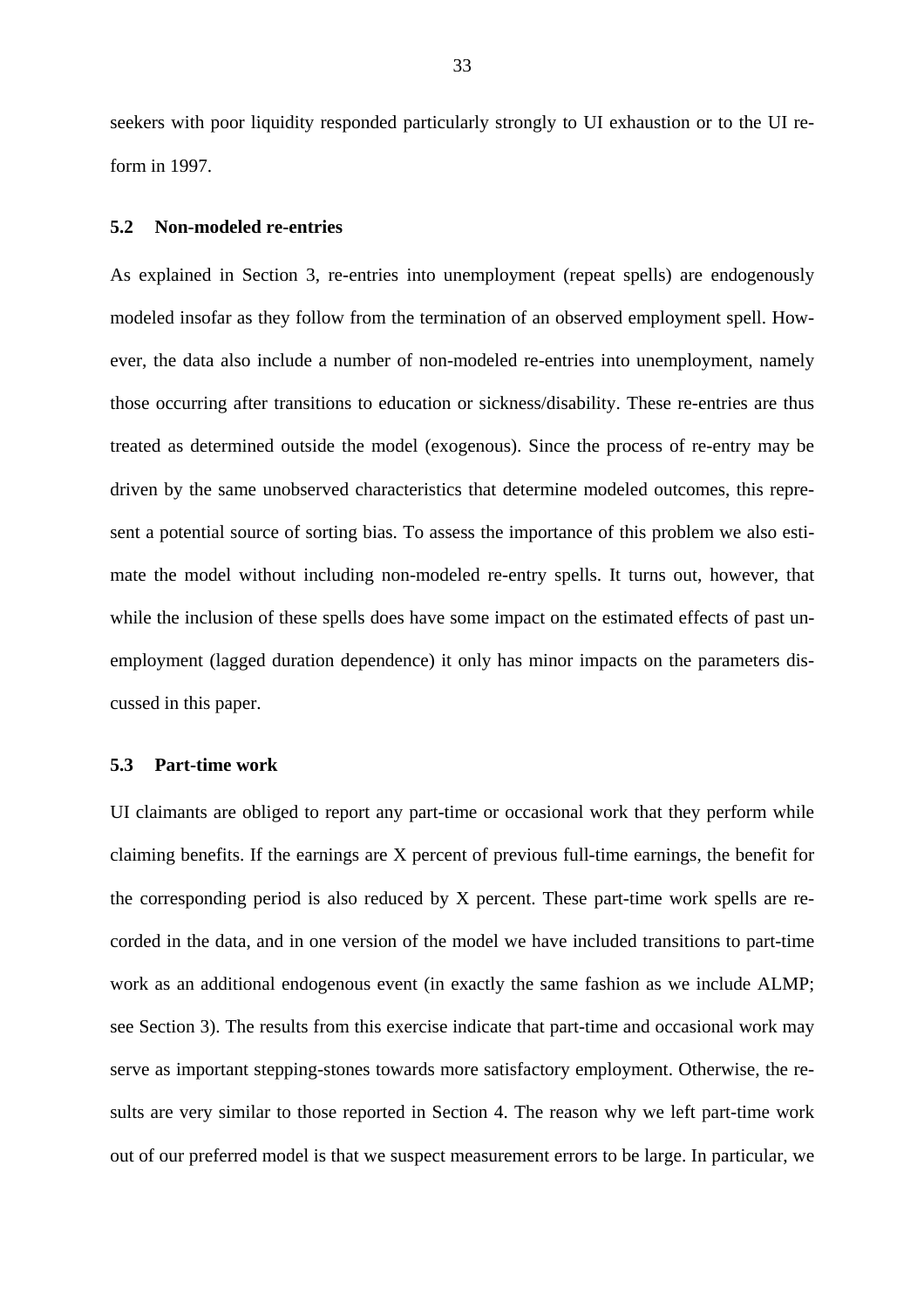do not systematically record part-time work for non-claimants. We also suspect that part-time work sometimes indicates that a satisfactory job is really found, but that it for some reason is difficult to start working full-time immediately (in which case our stepping-stone effect will be biased upwards).

### **5.4 Unobserved heterogeneity**

While our preferred model is obtained on the basis of an AIC criterion (resulting in a joint discrete distribution of unobserved heterogeneity with 27 support points), we have of course also estimated the model with fewer support points, including only one (no unobserved heterogeneity). The results from the latter model are reported in full on our web page. Unsurprisingly, these results are significantly different from those reported in the paper, particularly with respect to the various duration dependence baselines. The "approach" towards the preferred model is smooth, however, and most of the estimated parameters are close to their "final" values after the inclusion of 10-15 points in the heterogeneity distribution. We also continued to include more points in the heterogeneity distribution after the AIC criterion was satisfied. However, apart from the heterogeneity parameters themselves (locations and probabilities), no parameters were visibly affected by this model extension. We terminated our likelihood improvement attempts after 35 support points.

# **6. Conclusion**

A key parameter of UI systems is the maximum duration by which job seekers are allowed to claim benefits without being forced into some form of activity. We have found that the determination of this parameter involves a number of tradeoffs. It is clearly the case that the longer the maximum UI duration, the higher the reservation wage and longer the time a typical job seeker uses to find a job. However, this is not only waste of time. Job search turns out to be a productive activity, and expected earnings derived from the first job match increase with as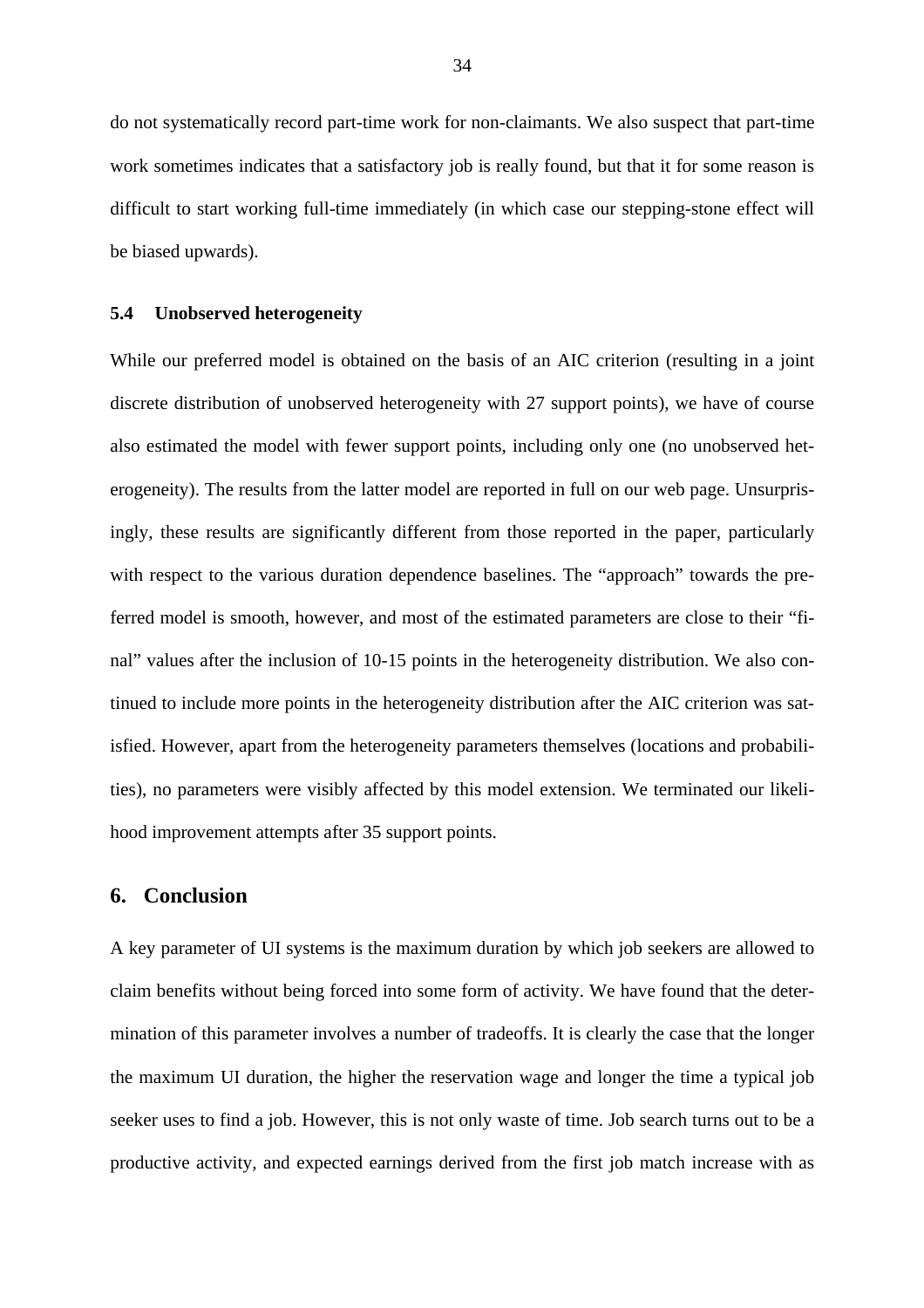much as 13 percent during the first half year of job search. Moreover, generous job search conditions imply that fewer job search spells are terminated without a job being found at all. Fastidiousness declines significantly during the months just prior to UI exhaustion. This is mirrored in a 50 percent rise in the job hazard as well as in a 10 percent decline in the level of accepted earnings, ceteris paribus.

 Actual participation in labor market programs also involves some conflicting mechanisms. With respect to unemployment duration, there is initially an adverse lock-in effect that needs to be traded off against the apparently favorable human capital effects that come into play when the program has lasted for some time and/or is completed. On average, our findings suggest that program participation on average causes a 1.2 month increase in overall unemployment duration (including the participation period). However, it also causes a 2 percentage point increase in the probability that the unemployment spell eventually ends with a job. Program participation also tends to improve the quality of the job match. On average, program participation yields an initial earnings bonus of around 2.5 percent. Nevertheless, in terms of total earnings generated during the five year period after entry into unemployment, we find that the adverse unemployment duration effect dominates the favorable employment and earnings effects. In addition, programs are costly to administer. Hence, if we consider the time spent in program as being without economic value other than through the earnings it potentially generates later on, a cost-benefit calculation is bound to conclude that the programs are not worth their price. However, many programs (around 60 percent) involve some form of subsidized employment. If we assume that subsidized work has an economic value of at least 35 percent of non-subsidized work and abstract from general equilibrium effects, the costbenefit analysis over a five-year period comes out with a favorable conclusion.

 We conclude that in order to justify the high level of labor market program activity in Norway one cannot focus exclusively on programs as a means to promote the participants'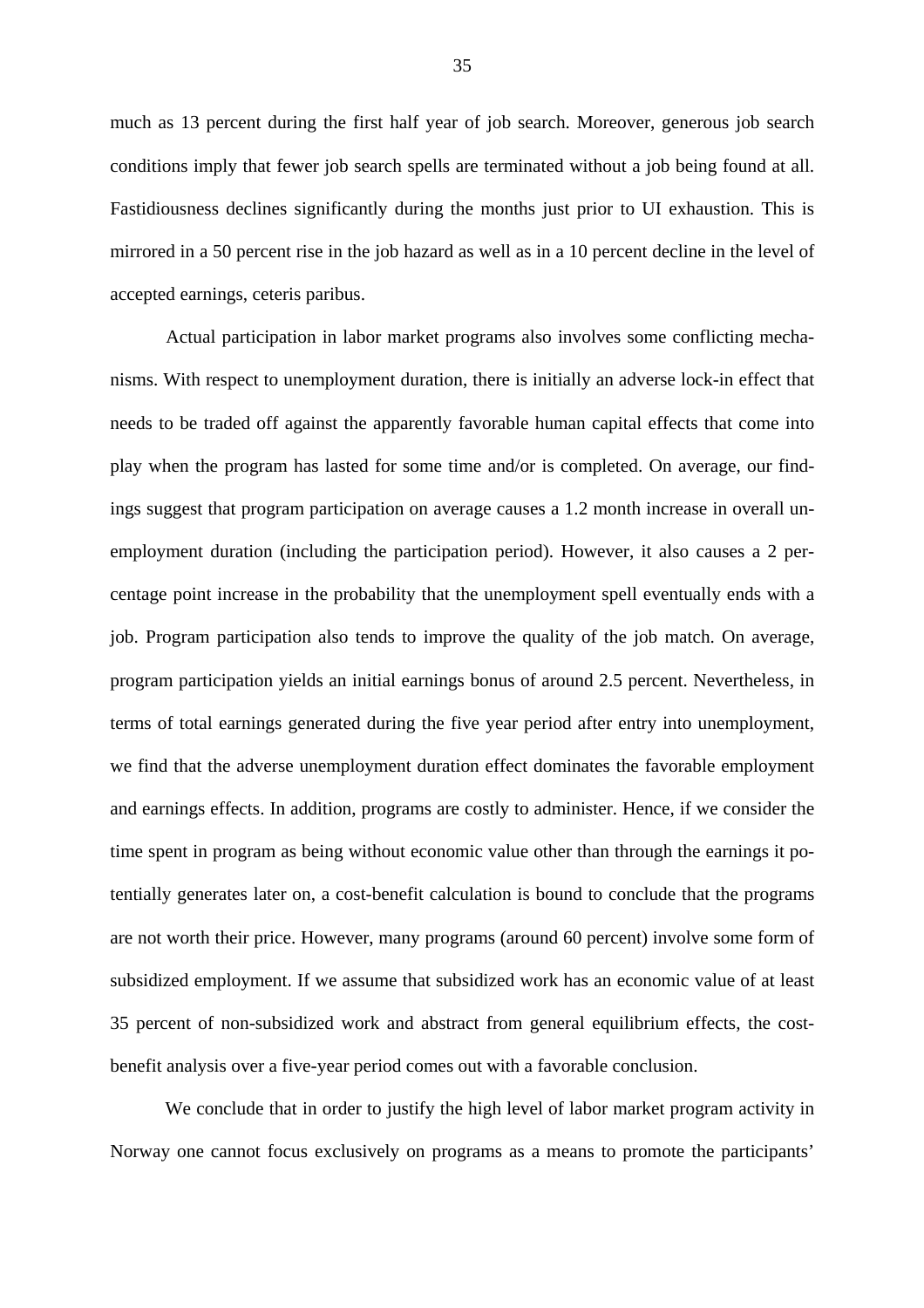human capital and later employment careers. The most important benefits of ALMP's actually seem to come from two other sources. First, they offset the moral hazard problems embedded in unemployment insurance systems. Activity requirements effectively reduce the leisure associated with being a UI claimant and, hence, encourages active job search and discourages excessive "choosiness". Although we have shown i this paper that the latter of these effects implies a reduction in the level of accepted earnings from the first job, a quick entry into ordinary employment may provide a stepping stone towards better paid jobs. Second, active programs represent an alternative way of exploiting the "waiting time" until an ordinary job can be found. Many program participants contribute directly to the production of valuable goods and services, and a short increase in overall unemployment duration (including the participation period) may be considered a price worth paying for this benefit.

# **References**

- Abbring, J. H. and Van den Berg, G. J. (2003) The Non-Parametric Identification of Treatment Effects in Duration Models. *Econometrica*, Vol. 71, No. 5 (September), 1491- 1517.
- Acemoglu, D. and Shimer, R. (1999) Efficient Unemployment Insurance. *The Journal of Political Economy*, Vol. 107, 893-928.
- Acemoglu, D. and Shimer, R. (2000) Productivity gains from unemployment insurance. *European Economic Review*, Vol. 44, 1195-1224.
- Addison, J. T. and Blackburn, M. L. (2000) The Effects of Unemployment Insurance on Post-unemployment Earnings. *Labor Economics*, Vol. 7, 21-53.
- Belzil, C. (2001) Unemployment Insurance and Subsequent Job Duration: Job Matching versus Unobserved Heterogeneity. *Journal of Applied Econometrics*, Vol. 16, 619-636.
- Black, D. A., Smith, J. A, Berger, M. C. and Noel, B. J. (2003) Is the Threat of Reemploy-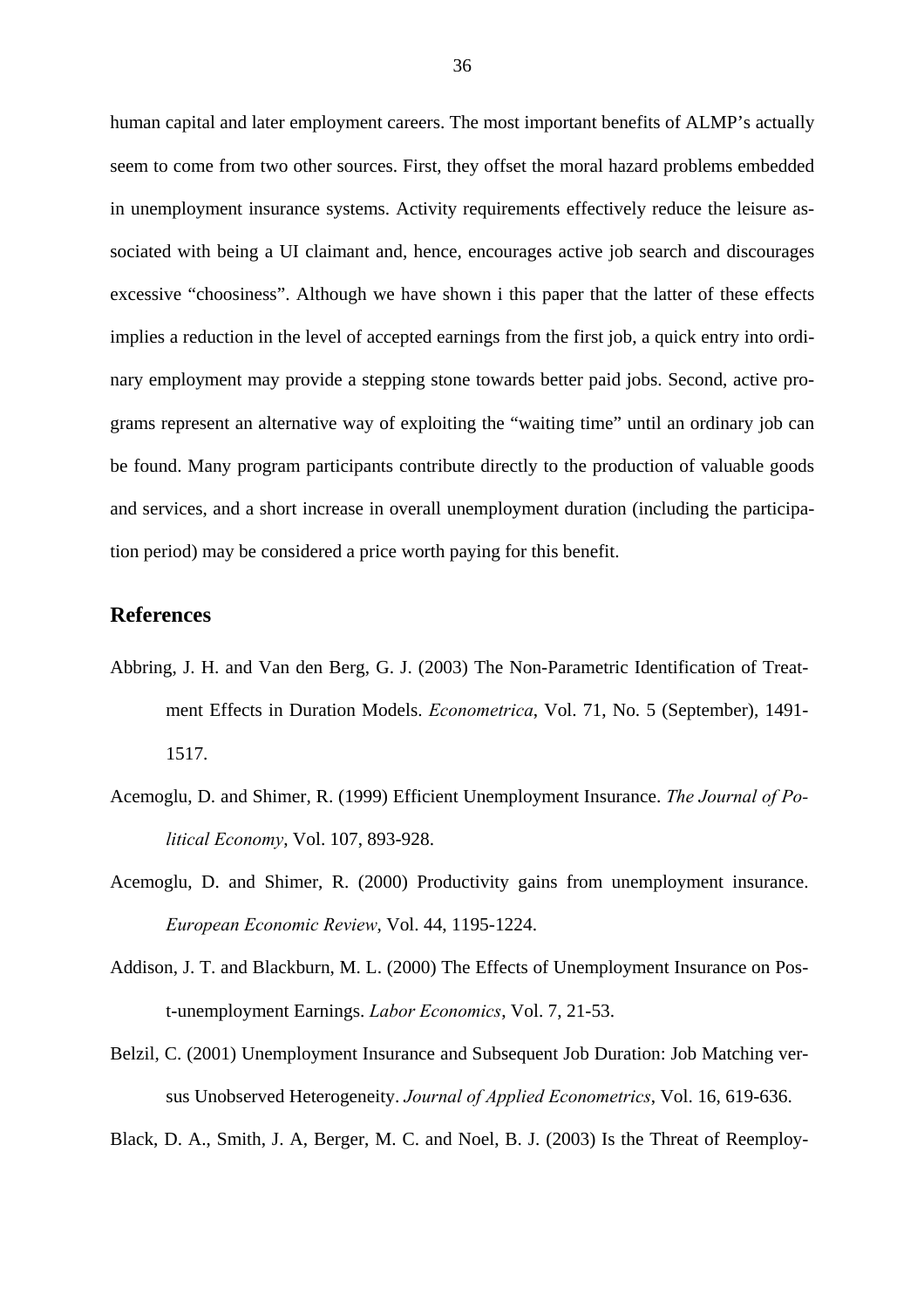ment Services More Effective than the Services Themselves? Evidence from Random Assignment in the UI System. *American Economic Review*, Vol. 93, 1313-1327.

- Brinch, C. (2007) Non-Parametric Identification of the Mixed Hazards Model with Time Varying Covariates. *Econometric Theory*, Vol. 23, 349-354.
- Chetty, R. (2008) Moral Hazard versus Liquidity and Optimal Unemployment Insurance. *Journal of Political Economy*, Vol. 116, No.2, 173-234.
- Eberwein, C., Ham, J. C. and LaLonde, R. J. (1997). The Impact of Being Offered and Receiving Classroom Training on the Employment Histories of Disadvantaged Women: Evidence from Experimental Data. *Review of Economic Studies*, Vol. 64, 655-82.
- Gaure, S. and Røed, K. (2007) How Tight is the Labour Market? Sources of Changes in the Aggregate Exit Rate from Unemployment across the Business Cycle. *Journal of Business Cycle Measurement and Analysis*, Vol. 3, No. 2, 155-174.
- Gaure, S., Røed, K. and Zhang, T. (2007) Time and Causality: A Monte Carlo Assessment of the Timing-of-Events Approach. *Journal of Econometrics*, Vol. 141 (2007) 1159– 1195.
- Heckman, J. and Singer, B. (1984) A Method for Minimizing the Impact of Distributional Assumptions in Econometric Models for Duration Data. *Econometrica*, Vol. 52, 271- 320.
- Jespersen, S. T., Munch, J. R, and Skipper, L. (2008) Costs and Benefits of Danish Active Labour Market Programmes. *Labour Economics*, forthcoming.
- Kluve, J. (2006) The Effectiveness of European Active Labor Market Policy. IZA Discussion Paper No. 2018.
- Kluve, J., Card, D. and Fertig, M. (2007) *Active Labor Market Policies in Europe Performance and Perspectives*. Springer-Verlag Berlin and Heidelberg GmbH & Co.

Lindsay, B. G. (1983) The Geometry of Mixture Likelihoods: A General Theory. *The Annals*